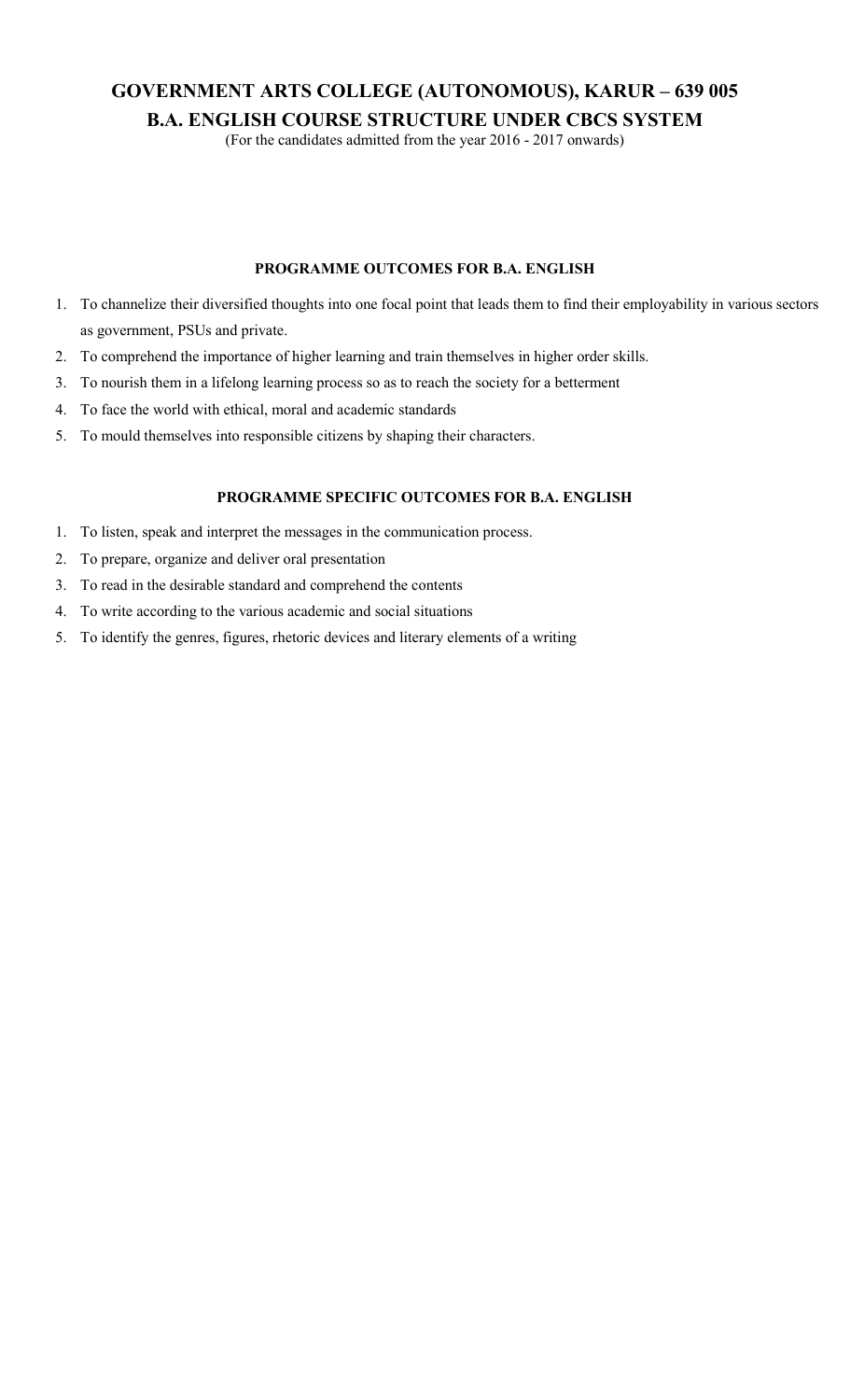**B.A. ENGLISH COURSE STRUCTURE UNDER CBCS SYSTEM**  (For the candidates admitted from the year 2016 - 2017 onwards)

|                 | <b>COURSE</b>                       | <b>SUBJECT TITLE</b>                           | <b>SUBJECT CODE</b> | <b>INSTR.</b>               |                          | <b>EXAM</b>             |            | <b>MARKS</b> | <b>TOTAL</b> |
|-----------------|-------------------------------------|------------------------------------------------|---------------------|-----------------------------|--------------------------|-------------------------|------------|--------------|--------------|
| <b>SEMESTER</b> |                                     |                                                |                     | <b>HOURS</b><br><b>WEEK</b> | <b>CREDIT</b>            | <b>HOURS</b>            | <b>INT</b> | <b>ESE</b>   |              |
|                 | Tamil I                             | $Tamil-I$                                      | U16L1T1             | 6                           | 3                        | 3                       | 25         | 75           | 100          |
|                 | English I                           | English - $I$                                  | U16L1E1             | 6                           | 3                        | 3                       | 25         | 75           | 100          |
|                 | Core Course - I                     | British prose                                  | U16EN1C1            | 6                           | 5                        | 3                       | 25         | 75           | 100          |
| I               | Core Course - II                    | Short Stories In English                       | <b>U16EN1C2</b>     | 5                           | $\overline{\mathbf{4}}$  | $\overline{\mathbf{3}}$ | 25         | 75           | 100          |
|                 | First Allied Course I               | Social History of<br>England                   | <b>U16EN1A1</b>     | 5                           | 3                        | $\overline{3}$          | 25         | 75           | 100          |
|                 | Value Education                     | Value Education                                | <b>U16VE1</b>       | $\overline{2}$              | $\overline{2}$           | $\overline{3}$          | 25         | 75           | 100          |
|                 |                                     |                                                |                     | 30                          | 20                       |                         |            |              | 600          |
|                 | Tamil II                            | Tamil - II                                     | U16L2T2             | 6                           | 3                        | 3                       | 25         | 75           | 100          |
|                 | English II                          | English - II                                   | U16L2E2             | 6                           | $\mathfrak{Z}$           | $\overline{\mathbf{3}}$ | 25         | 75           | 100          |
|                 | Core Course - III                   | <b>British Poetry-I</b>                        | <b>U16EN2C3</b>     | 6                           | 5                        | 3                       | 25         | 75           | 100          |
| $\mathbf{I}$    | First Allied Course II              | <b>History of English</b><br>Literature- I     | <b>U16EN2A2</b>     | 5                           | $\overline{4}$           | $\overline{3}$          | 25         | 75           | 100          |
|                 | First Allied Course III             | <b>Literary Forms</b>                          | <b>U16EN2A3</b>     | 5                           | 3                        | 3                       | 25         | 75           | 100          |
|                 | <b>Environmental Studies</b>        | <b>Environmental Studies</b>                   | <b>U16ES2</b>       | $\overline{2}$              | $\overline{c}$           | 3                       | 25         | 75           | 100          |
|                 |                                     |                                                |                     | 30                          | 20                       |                         |            |              | 600          |
|                 | Tamil III                           | Tamil - III                                    | U16L3T3             | 6                           | 3                        | $\overline{3}$          | 25         | 75           | 100          |
|                 | English III                         | English - III                                  | U16L3E3             | 6                           | $\overline{\mathbf{3}}$  | $\overline{3}$          | 25         | 75           | 100          |
|                 | Core Course - IV                    | <b>British Poetry-II</b>                       | <b>U16EN3C4</b>     | 6                           | 5                        | $\mathfrak{Z}$          | 25         | 75           | 100          |
| Ш               | Core Course - V                     | Modern Grammar and<br>Usage                    | <b>U16EN3C5</b>     | 5                           | 4                        | 3                       | 25         | 75           | 100          |
|                 | Second Allied Course I              | <b>History of English</b><br>Literature - II   | <b>U16EN3A4</b>     | 5                           | 3                        | $\mathfrak{Z}$          | 25         | 75           | 100          |
|                 | Non Core Elective I                 | <b>Basics Of Disaster</b>                      | <b>U16GE3N1</b>     | 2                           | 2                        | $\overline{3}$          | 25         | 75           | 100          |
|                 |                                     |                                                |                     | 30                          | 20                       |                         |            |              | 600          |
|                 | Tamil IV                            | Tamil IV                                       | U16L4T4             | 6                           | 3                        | 3                       | 25         | 75           | 100          |
|                 | English IV                          | English IV                                     | U16L4E4             | 6                           | 3                        | $\overline{\mathbf{3}}$ | 25         | 75           | 100          |
|                 | Core Course VI                      | <b>British Fiction</b>                         | <b>U16EN4C6</b>     | 5                           | 5                        | $\overline{3}$          | 25         | 75           | 100          |
|                 | Second Allied Course II             | Language and Linguistics                       | <b>U16EN4A5</b>     | 5                           | $\overline{\mathcal{L}}$ | $\mathfrak{Z}$          | 25         | 75           | 100          |
| IV              | Second Allied Course III            | Literary Theory and<br>Approaches              | <b>U16EN4A6</b>     | $\overline{4}$              | 3                        | 3                       | 25         | 75           | 100          |
|                 | Skill Based Elective I              | Group Discussion                               | <b>U16EN4S1</b>     | $\sqrt{2}$                  | $\overline{\mathcal{L}}$ | 3                       | 25         | 75           | 100          |
|                 | Non Core Elective II                | Disaster Management                            | <b>U16GE4N2</b>     | $\overline{2}$              | $\overline{2}$           | $\overline{3}$          | 25         | 75           | 100          |
|                 |                                     |                                                |                     |                             |                          |                         |            |              |              |
|                 |                                     | Indian Writing in English                      | <b>U16EN5C7</b>     | 30                          | 24                       |                         |            |              | 700          |
|                 | Core Course VII<br>Core Course VIII | Shakespeare                                    | <b>U16EN5C8</b>     | 5                           | 5                        | 3<br>$\overline{3}$     | 25         | 75           | 100          |
|                 | Core Course IX                      | Canadian Literature                            |                     | 5                           | $\overline{4}$           |                         | 25         | 75           | 100          |
|                 |                                     | World Literature in                            | <b>U16EN5C9</b>     | $\overline{4}$              | 3                        | 3<br>$\overline{3}$     | 25         | 75           | 100          |
| $\mathbf V$     | Core Course X                       | Translation                                    | U16EN5C10           | 6                           | $\overline{4}$           |                         | 25         | 75           | 100          |
|                 | Elective Course - I                 | Journalism                                     | <b>U16EN5E1</b>     | $\overline{4}$              | 4                        | $\overline{3}$          | 25         | 75           | 100          |
|                 | Skill Based Elective II             | Body language                                  | U16EN5S2            | $\overline{c}$              | $\overline{4}$           | $\overline{3}$          | 25         | 75           | 100          |
|                 | Skill Based Elective III            | <b>English for Competitive</b><br>Examinations | <b>U16EN5S3</b>     | $\overline{2}$              | 4                        | $\overline{3}$          | 25         | 75           | 100          |
|                 | Soft Skill Development              | Soft Skill Development                         | U16SSD3             | $\overline{2}$              | 2                        | $\overline{3}$          | 25         | 75           | 100          |
|                 |                                     |                                                |                     | 30                          | 30                       |                         |            |              | 800          |
|                 | Core Course XI                      | American Literature                            | U16EN6C11           | 6                           | 5                        | 3                       | 25         | 75           | 100          |
|                 | Core Course XII                     | Commonwealth<br>Literature                     | U16EN6C12           | 6                           | 5                        | $\overline{3}$          | 25         | 75           | 100          |
|                 | Core Course XIII                    | <b>British Drama</b>                           | U16EN6C13           | 6                           | 5                        | 3                       | 25         | 75           | 100          |
| VI              | Elective Course - II                | English Language<br>Teaching                   | <b>U16EN6E2</b>     | 5                           | 5                        | $\overline{3}$          | 25         | 75           | 100          |
|                 | Elective Course - III               | Comparative Literature                         | <b>U16EN6E3</b>     | 6                           | $\overline{4}$           | $\overline{3}$          | 25         | 75           | 100          |
|                 |                                     | <b>Extension Activities</b>                    |                     |                             | 1                        |                         |            |              |              |
|                 | <b>Extension Activities</b>         | Gender Studies                                 | <b>U16EA4</b>       | $\mathbf{1}$                | $\mathbf{1}$             | $\overline{3}$          | 25         | 75           | 100          |
|                 |                                     |                                                |                     | 30                          | 26                       |                         |            |              | 600          |
|                 | <b>TOTAL</b>                        |                                                |                     | 180                         | 140                      |                         |            |              | 3900         |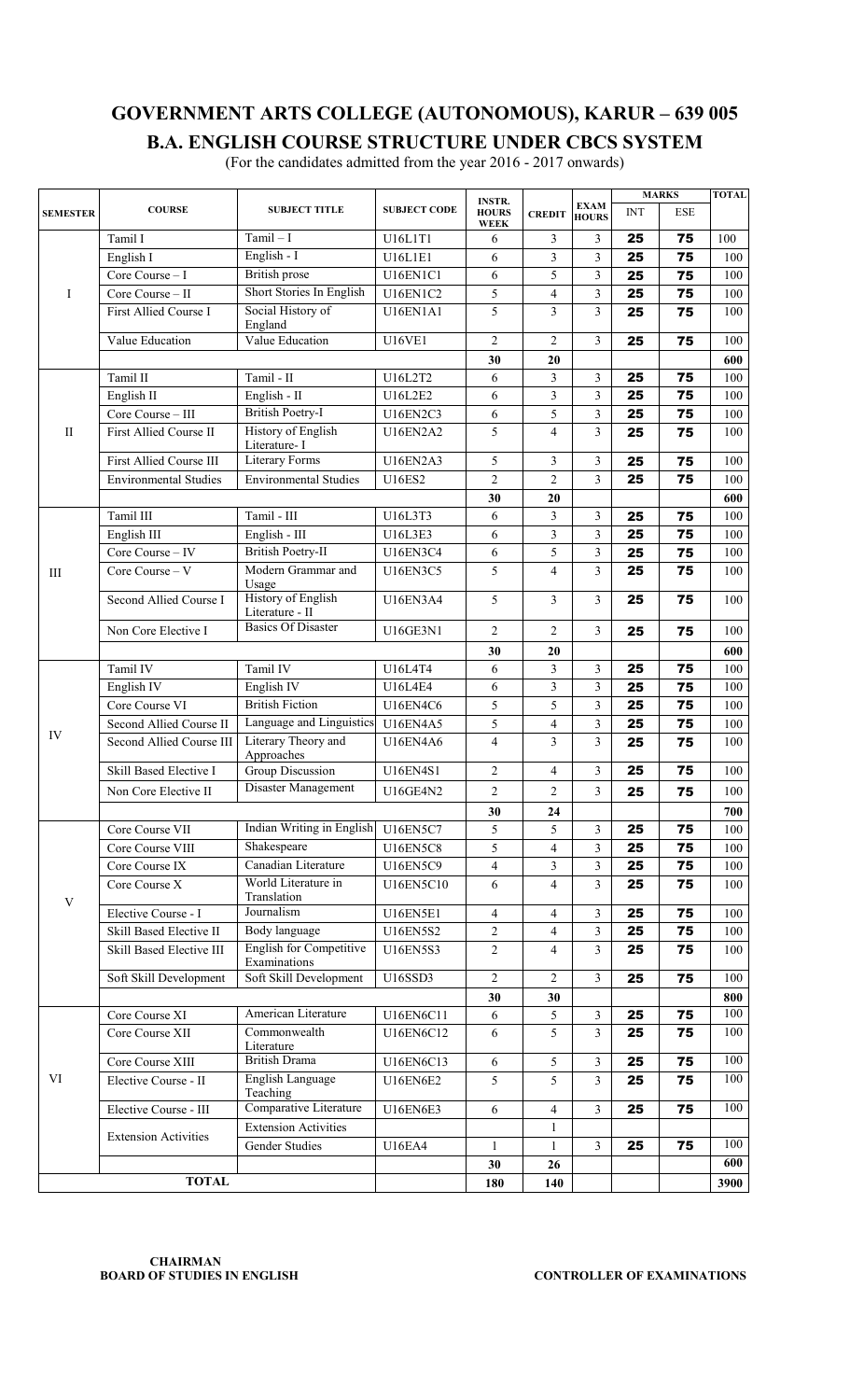**Sl. No.:**  $\begin{vmatrix} \cdot & \cdot & \cdot \\ \cdot & \cdot & \cdot \\ \cdot & \cdot & \cdot \end{vmatrix}$  **Subject Code:** U16EN1C1

# GOVERNMENT ARTS COLLEGE (AUTONOMOUS) KARUR- 05

## **B.A., ENGLISH - I SEMESTER – CORE COURSE - I**

(For the candidates admitted from the year 2016 - 2017 onwards)

## **BRITISH PROSE**

## **COURSE OUTCOMES**

- 1. The students get aware of writers like Addison, Steel and Bacon.
- 2. The paper has enlisted the prose style of various literatures in the world.
- 3. It improves the quality of reading literatures.

#### **Core Course – I**

| <b>UNIT</b> |  |
|-------------|--|
|             |  |

Francis Bacon - Of Friendship

Of Great Place Of Studies

#### **UNIT – II**

|              | <b>Richard Steele</b> | Sir Roger and the Window                    |
|--------------|-----------------------|---------------------------------------------|
|              | Thomas De Quincey     | Introduction on the pains of an Opium Eater |
| $UNIT - III$ |                       |                                             |
|              | E.M. Forster          | The Duty of Society to the Artist           |
|              | G.K. Chesterton       | The Worship of the Wealthy                  |
| $UNIT - IV$  |                       |                                             |
|              | Stephen Leacock       | My Lost Dollar                              |
|              | E.V. Lucas            | <b>Bores</b>                                |
| $UNIT - V$   |                       |                                             |
|              | Arnold Toynbee        | The Challenge of Our Era                    |
|              | Robert Lynd           | In Praise of Mistakes                       |

#### **Text Prescribed:**

# **Nayar.M.G., A Galaxy of English Essayists from Bacon to Beerbohm, Trinity Press, New Delhi, 1986.**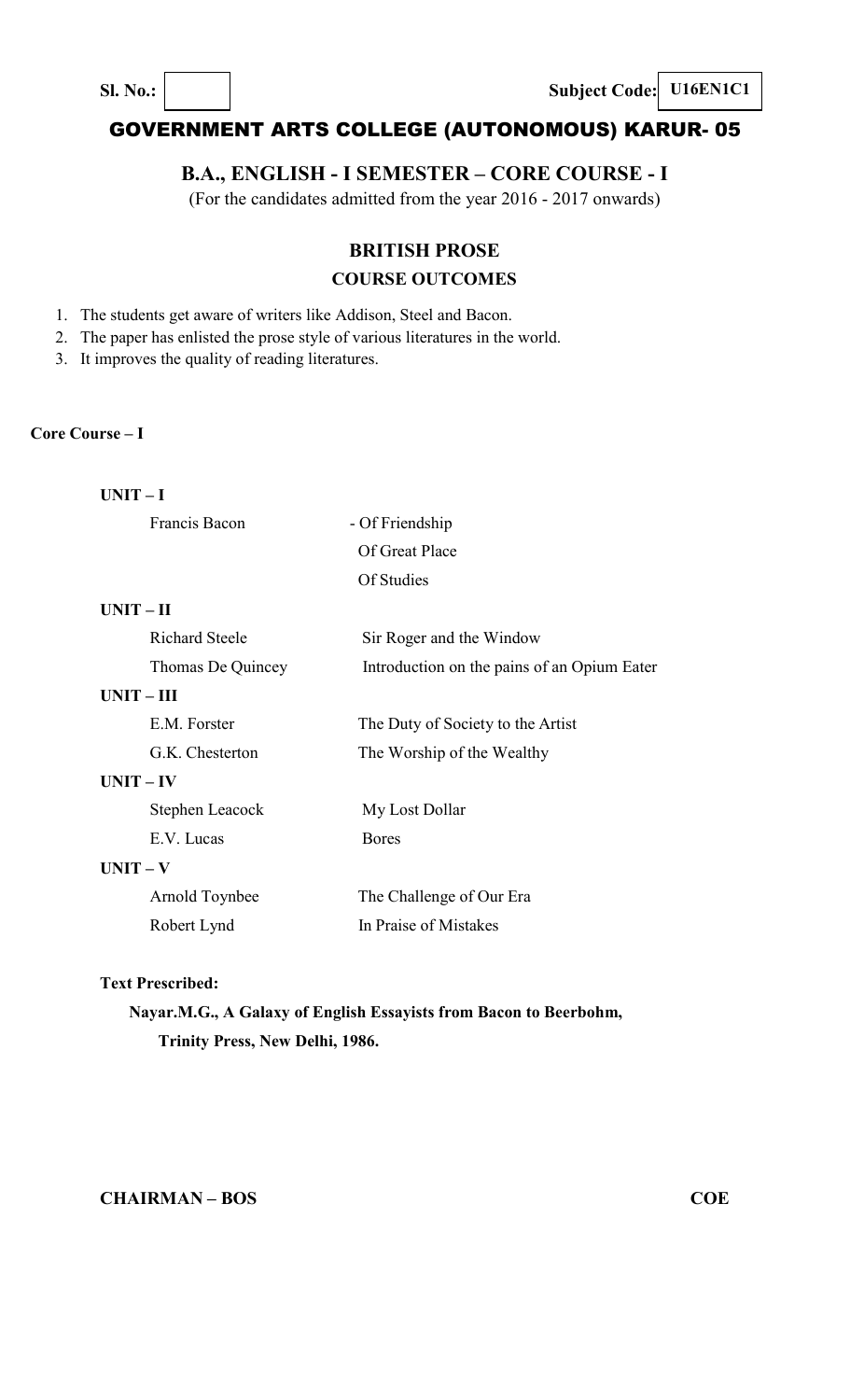**B.A., ENGLISH - I SEMESTER – CORE COURSE - II** 

(For the candidates admitted from the year 2016 - 2017 onwards)

# **SHORT STORIES IN ENGLISH COURSE OUTCOMES**

- 1. To motivate the students to critically explore and investigate the varieties of short stories at college level.
- 2. To introduce a variety of short story writers of different countries and make them understand different cultural heritage and background.
- 3. To guide the students to intensely analyze the content and structure of short stories.

4. To motivate students to write formal essays of the prescribed short stories.

| $UNIT-I$                |                     |                               |  |
|-------------------------|---------------------|-------------------------------|--|
|                         | O Henry             | The Service of Love           |  |
|                         | Oscar Wilde         | The Fisherman And His Soul    |  |
| $UNIT - II$             |                     |                               |  |
|                         | W.Somerset Maugham  | The Verger                    |  |
|                         | Norah Lofts         | The Hollow Of The Three Hills |  |
| <b>UNIT-III</b>         |                     |                               |  |
|                         | Edgar Allan Poe     | Never Bet The Devil Your Head |  |
|                         | Nathaniel Hawthorne | The Ambitious Guest           |  |
| $UNIT - IV$             |                     |                               |  |
| Tagore                  |                     | The Cabuliwallah              |  |
|                         | Manohar Malgonkar   | Old Gold                      |  |
|                         | <b>Ruskin Bond</b>  | The Tiger In The Tunnel       |  |
| $UNIT - V$              |                     |                               |  |
|                         | Guy De Maupassant   | <b>Two Friends</b>            |  |
|                         | Jumpa Lahiri        | Interpreter of Maladies       |  |
| <b>Text Prescribed:</b> |                     |                               |  |

Great collection of best selected Short Stories, Kiran Books International, New Delhi, 2004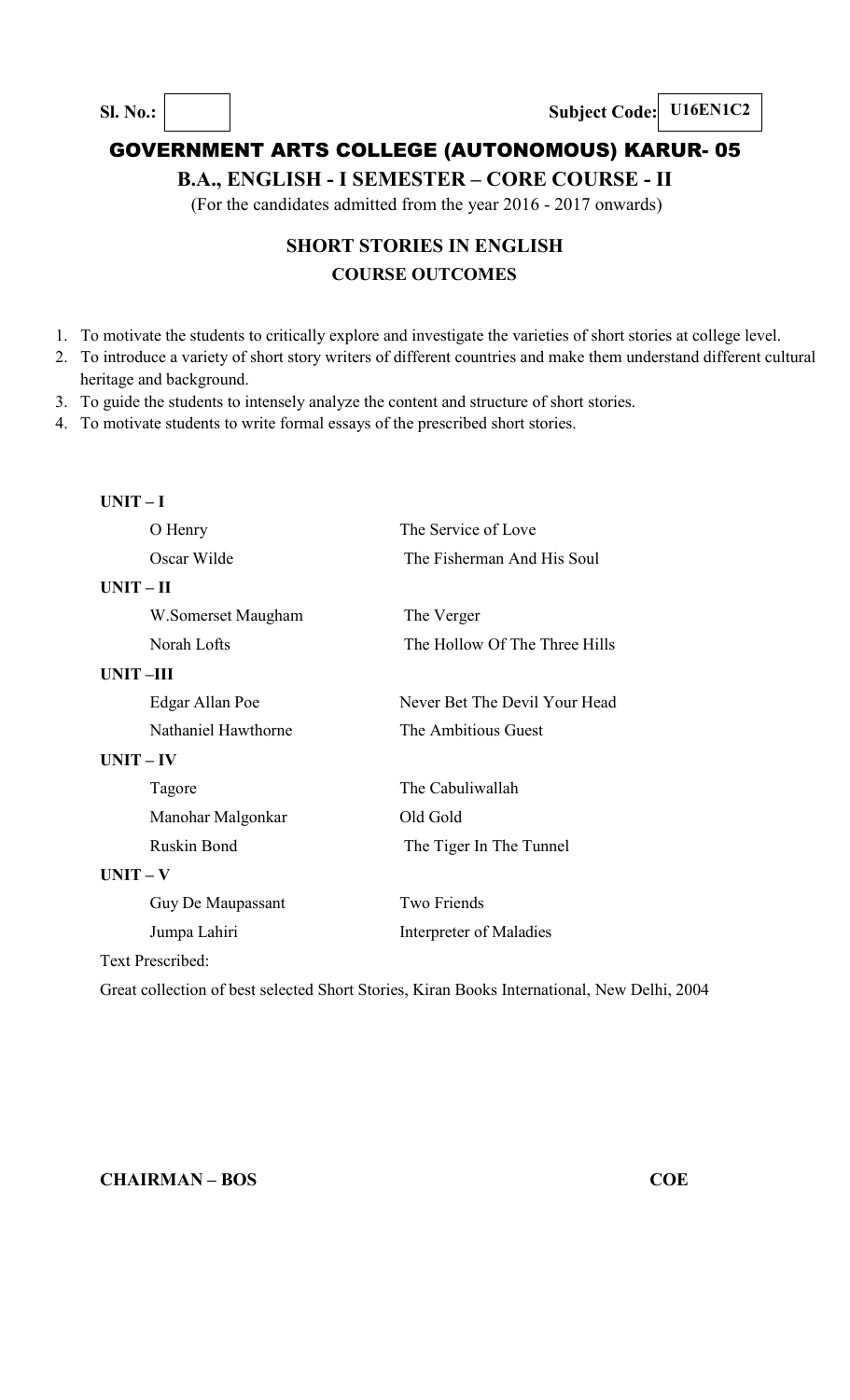**Sl. No.: Subject Code: U16EN2C3**

# GOVERNMENT ARTS COLLEGE (AUTONOMOUS) KARUR- 05

## **B.A., ENGLISH - I SEMESTER – FIRST ALLIED COURSE - I**

(For the candidates admitted from the year 2016 - 2017 onwards)

# **SOCIAL HISTORY OF ENGLAND COURSE OUTCOMES**

- 1. To motivate the learners to understand the core social concerns of England.
- 2. To educate the students to analyze various political systems of England and their impact on the society.
- 3. Train the students to estimate and realize the values of the theatres and appreciate the contribution of writers to the development of drama and theatres.
- 4. To encourage the students to learn socio-cultural background and locale of England.

### **ELECTIVE COURSE**

### **UNIT – I**

Medieval England

Tudor England

### **UNIT – II**

The Renaissance and The Reformation

### **UNIT – III**

Age of Stuarts – The Civil War

## **UNIT – IV**

Restoration England

## **UNIT – V**

The Age of Queen Anne

## **Text Prescribed:**

**Xavier.A.G., The Social History of England.**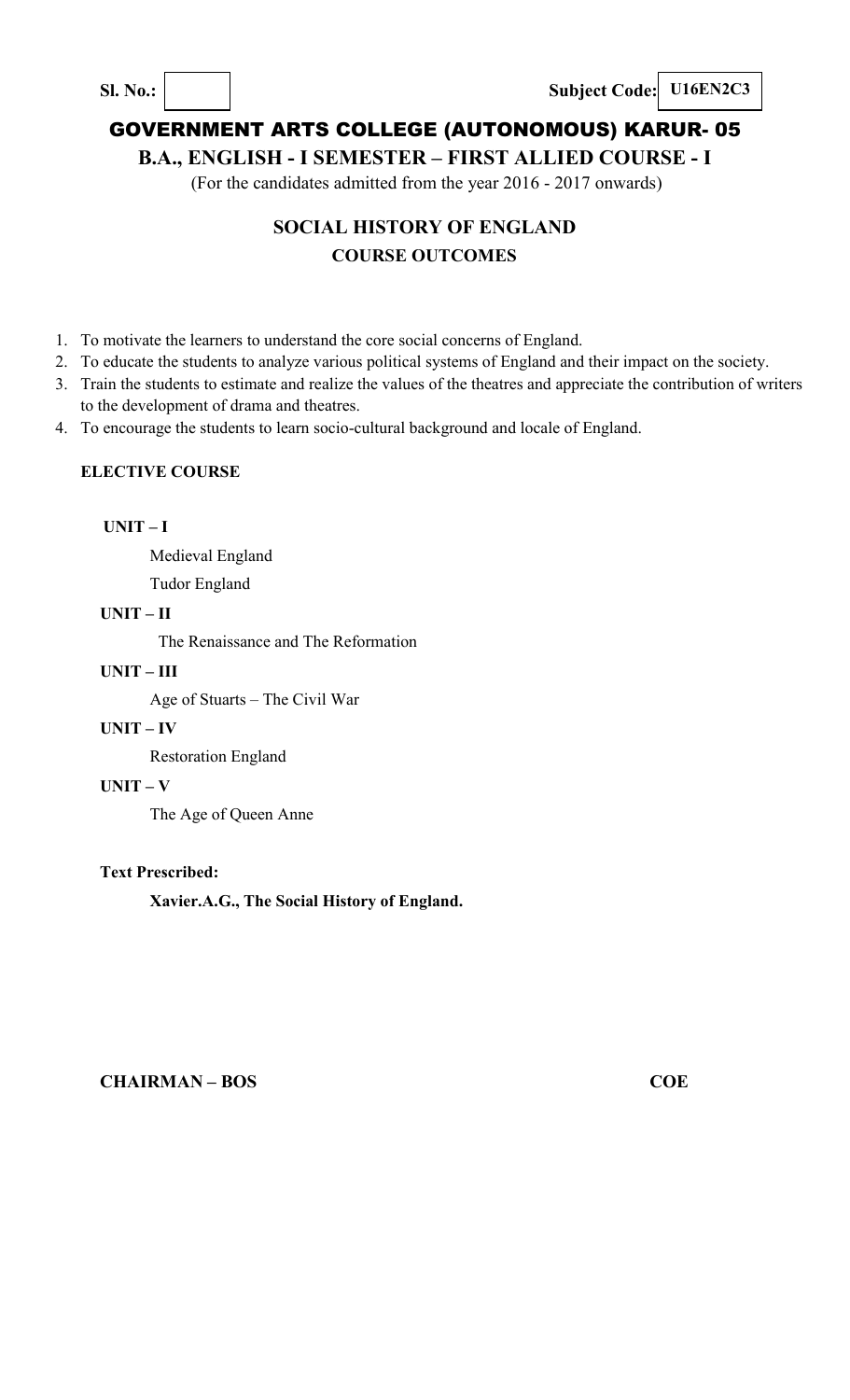**Sl. No.: Subject Code: U16EN2C3**

## GOVERNMENT ARTS COLLEGE (AUTONOMOUS) KARUR- 05

ALL UG COURSES - II SEMESTER - PART – II - ENGLISH

(For the candidates admitted from the year 2016 - 2017 onwards)

## **B.A., ENGLISH - II SEMESTER – CORE COURSE - III**

(For the candidates admitted from the year 2016 - 2017 onwards)

# **BRITISH POETRY-I COURSE OUTCOMES**

- 1. To introduce origin, growth and development of British Poetry.
- 2. To make the learners understand the core concerns of the early English poets.
- 3. To regulate the learners to comprehend and appreciate poetry as a form of literary genre.
- 4. Students are prepared to examine various elements of poetry, i.e., diction, tone, imagery, symbolism, etc.

#### **Core Course – III**

| Paradise Lost XII                 |
|-----------------------------------|
|                                   |
| Pulley                            |
| The Garden                        |
| Ecstasy                           |
|                                   |
| Absalom and Achitophel            |
|                                   |
| To The Sky Lark                   |
| Eve of St.Agnes                   |
| From the Prelude I (Line 1 to 55) |
|                                   |
| Last Ride Together                |
| <b>Ulysses</b>                    |
|                                   |

#### **Text Prescribed:**

#### **Green David., The Winged Word, Mac Millan, 2008.Print**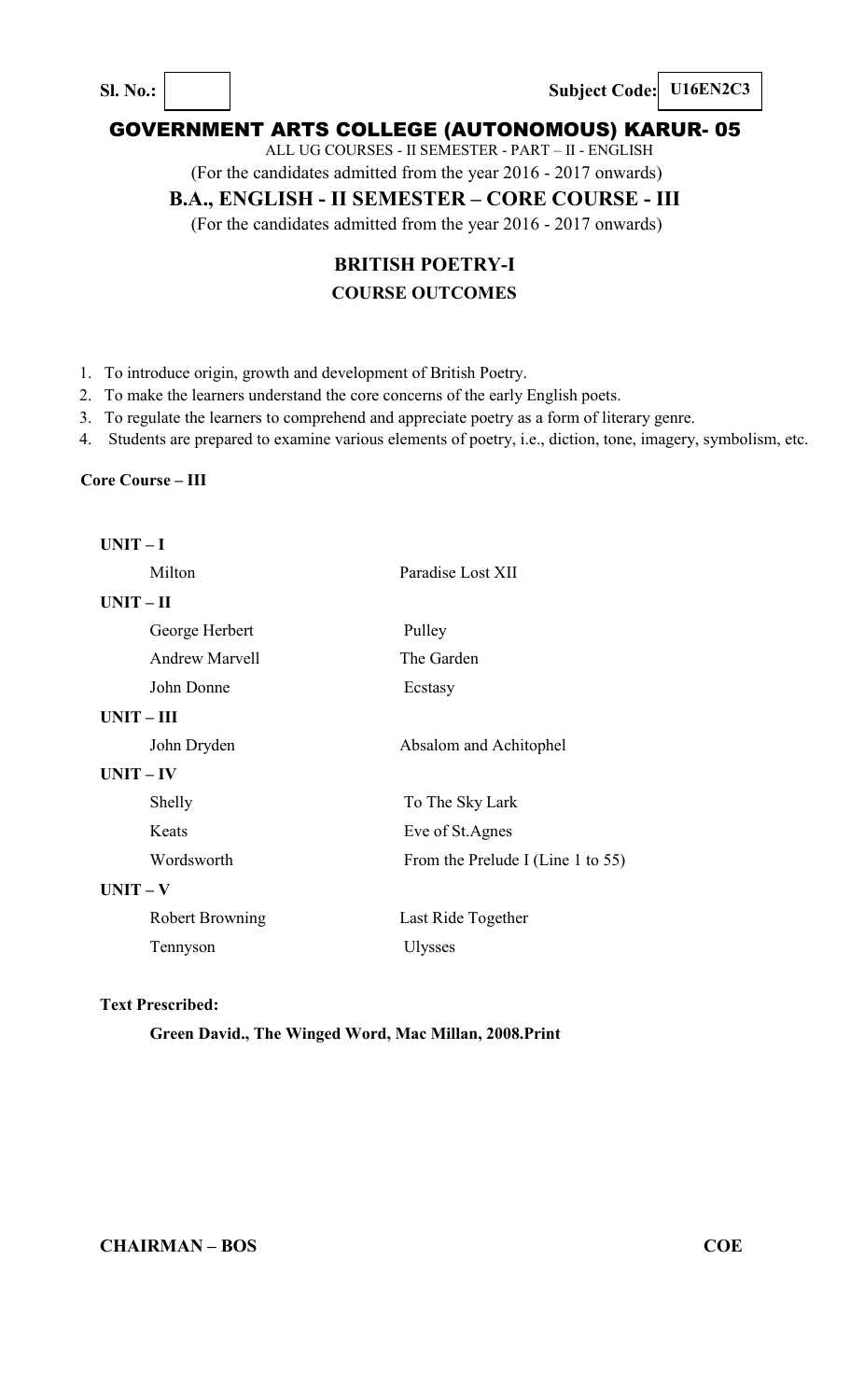**Sl. No.: Subject Code: U16EN2A2** 

# GOVERNMENT ARTS COLLEGE (AUTONOMOUS) KARUR- 05

**B.A., ENGLISH - II SEMESTER – FIRST ALLIED COURSE - II** 

(For the candidates admitted from the year 2016 - 2017 onwards)

# **HISTORY OF ENGLISH LITERATURE – I COURSE OUTCOMES**

- 1. To enable the students to understand the literary thoughts that are embedded in English literature
- 2. To enable the students to become familiar with the major writers of various periods with their works.
- 3. To equip the students to appreciate the works of different Periods.

4. To equip the students to write Competitive Examinations.

## **ELECTIVE COURSE**

| ×<br>٠ |  |
|--------|--|
|--------|--|

Chapters II & III - The Age of Chaucer

## **UNIT – II**

Chapter IV & V - Development of Drama

#### **UNIT – III**

Chapter VI, VII & VIII - The Age of Shakespeare

## **UNIT – IV**

| - The Age of Milton |
|---------------------|
|                     |

## **UNIT – V**

Chapter XI, XII - The Age of Dryden

## **Text Prescribed:**

1. Hudson, An Outline History of English Literature.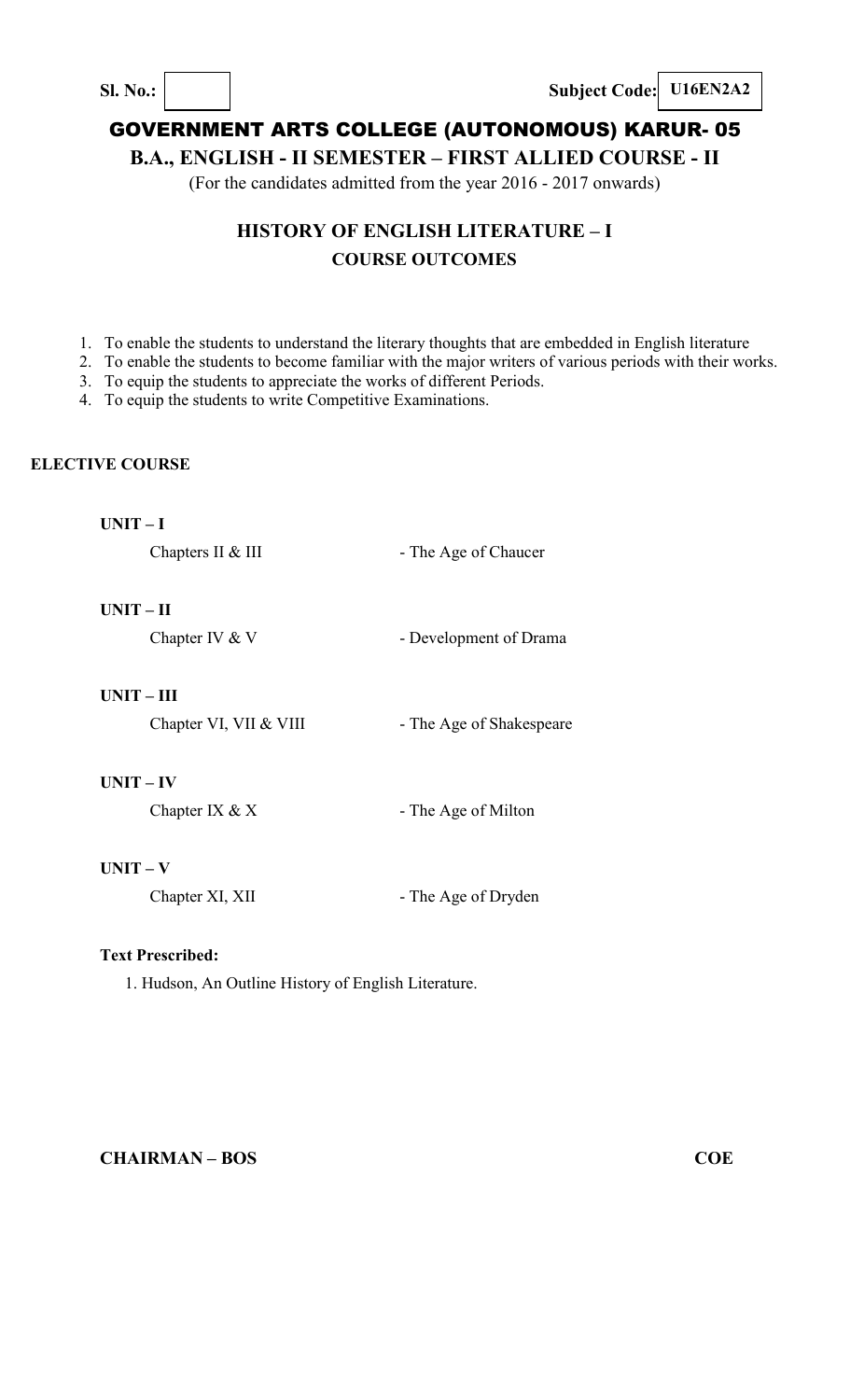**Sl. No.: Subject Code:** U16EN2A3

## GOVERNMENT ARTS COLLEGE (AUTONOMOUS) KARUR- 05

**B.A., ENGLISH - II SEMESTER – FIRST ALLIED COURSE - III** 

(For the candidates admitted from the year 2016 - 2017 onwards)

# **LITERARY FORMS**

## **COURSE OUTCOMES**

- 1. To introduce all the genres of British Literature, to all the students.
- 2. To motivate students to appreciate and enjoy the rich cultural background and grandeur of Indian Literary Trends.
- 3. To make the students know the various literary terms employed in various genres of literary works.
- 4. To make the students identify the various aspects and sub-genres of poetry.

#### **UNIT – I**

Ballad, Epic, Narrative Poetry, Lyrical and Reflective Poetry

#### **UNIT – II**

Tragic Drama, Comedy - The Light and the Dark

### **UNIT – III**

Novel

### **UNIT – IV**

Satire Biography

## **UNIT – V**

Essay and Short Story

#### **Text Prescribed:**

- 1. Rees ,R.J. English Literature An Introduction for Foreign Students.
- 2. Prasad,B. A Background to the study of English Literature.Macmillan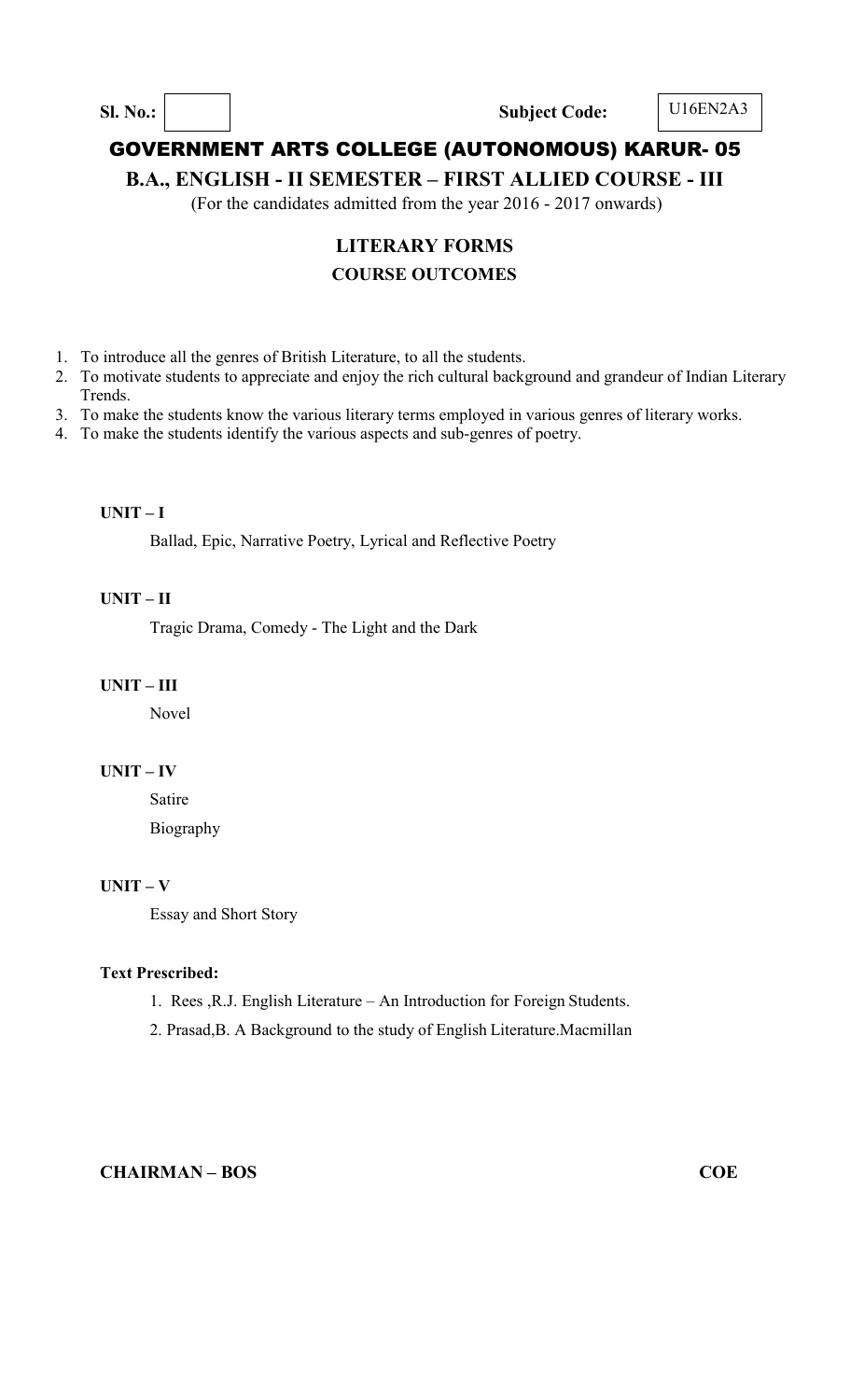**Sl. No.: Subject Code: U16EN3C4** 

# GOVERNMENT ARTS COLLEGE (AUTONOMOUS) KARUR- 05

## **B.A., ENGLISH - III SEMESTER – CORE COURSE - IV**

(For the candidates admitted from the year 2015-16 onwards)

# **BRITISH POETRY – II**

## **COURSE OUTCOMES**

- 1. To enhance the students' appreciation of literature.
- 2. To make the students know of the various schools of poetry and literary movements.
- 3. To make the students learn how to prepare English Literature for Competitive for Competitive Examinations: NET/ SET (JRF/ LS) / PG TRB examinations.
- 4. To assess British Poetry with focus on content and form.
- 5. To evaluate various poets as representatives of their periods.
- 6. To justify British Poetry as an aesthetic record of the societies concerned.

| $UNIT-I$     |                        |                         |
|--------------|------------------------|-------------------------|
|              | <b>Robert Browning</b> | Andrea Del Sarto        |
|              | Mathew Arnold          | Dover Beach             |
| $UNIT - II$  |                        |                         |
|              | G.M. Hopkins           | Wind Hover              |
|              | W.B. Yeats             | Sailing To Byzantium    |
| $UNIT - III$ |                        |                         |
|              | W.H. Auden             | In Memory Of W.B. Yeats |
|              | T.S. Eliot             | Gerontion               |
| $UNIT - IV$  |                        |                         |
|              | Dylan Thomas           | A Poem In October       |
|              | Stephen Spender        | The Double Shame        |
| $UNIT - V$   |                        |                         |
|              | Philip Larkin          | Wants                   |
|              | Ted Hughes             | Thought Fox             |

## **Prescribed Text:**

**Green, David –** *The Winged Word* **(**Macmillan**)**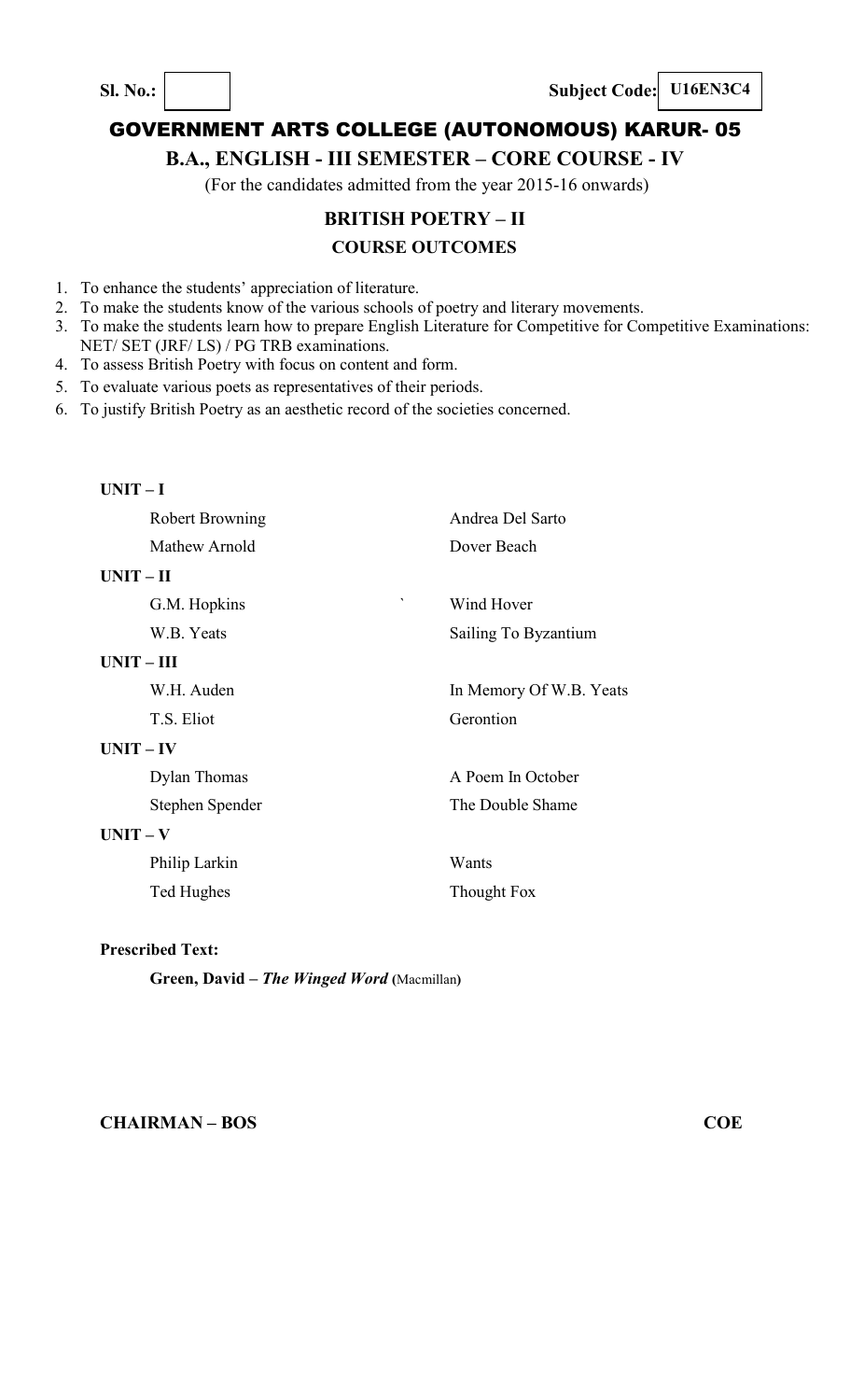**Sl. No.: Subject Code: U16EN3C5**

# GOVERNMENT ARTS COLLEGE (AUTONOMOUS) KARUR- 05

## **B.A., ENGLISH - III SEMESTER – CORE COURSE - V**

(For the candidates admitted from the year 2015-16 onwards)

# **MODERN GRAMMAR AND USAGE COURSE OUTCOMES**

- 1. To impart knowledge and skills to students in connection with writing related rules and practices.
- 2. To make them communicate effectively in formal and informal situations.
- 3. To write reports and letters in formal style.
- 4. To distinguish between acceptable and inappropriate grammar and usages
- 5. .To produce clarity and conciseness on writing

## **UNIT – I**

The sentence, Parts of Speech, Nouns-Classes and Gender, Number and Case, Adjectives-

Comparison of Adjectives, Articles

## **UNIT – II**

Pronouns-Personal, Reflexive and Emphatic, Pronouns- Demonstrative, Indefinite, Interrogative, Distributive, and Reciprocal, Pronouns- Relative, Verbs- Transitive and Intransitive,Active and Passive Voice, verbs- Mood and Tense, Concord, Non-Finite Verbs

## **UNIT – III**

Strong and Weak Verbs,The Auxiliaries, Model Auxiliaries, Anomalous Finites,Adverbs,

Prepositions, Conjunctions

## **UNIT – IV**

Interjections, Simple, Compound, Complex and Compound- Complex Sentences, Analysis of Simple Sentence, Clauses, Analysis of Complex sentences, Analysis of Compound- Complex Sentence, Synthesis of Sentences.

## **UNIT – V**

Transformation of Sentences, Transformation of Sentences (Contd), Sequence of Tense and Direct and Indirect Speech, Punctuation and Capitals, Verb Patterns and Structures, Structures(Contd.), Structures(Contd.), Structures (Mainly Conversational)

## **Text Prescribed:**

Green, David. Contemporary English Grammar Structures and Composition. Mac Millan.2009.Print.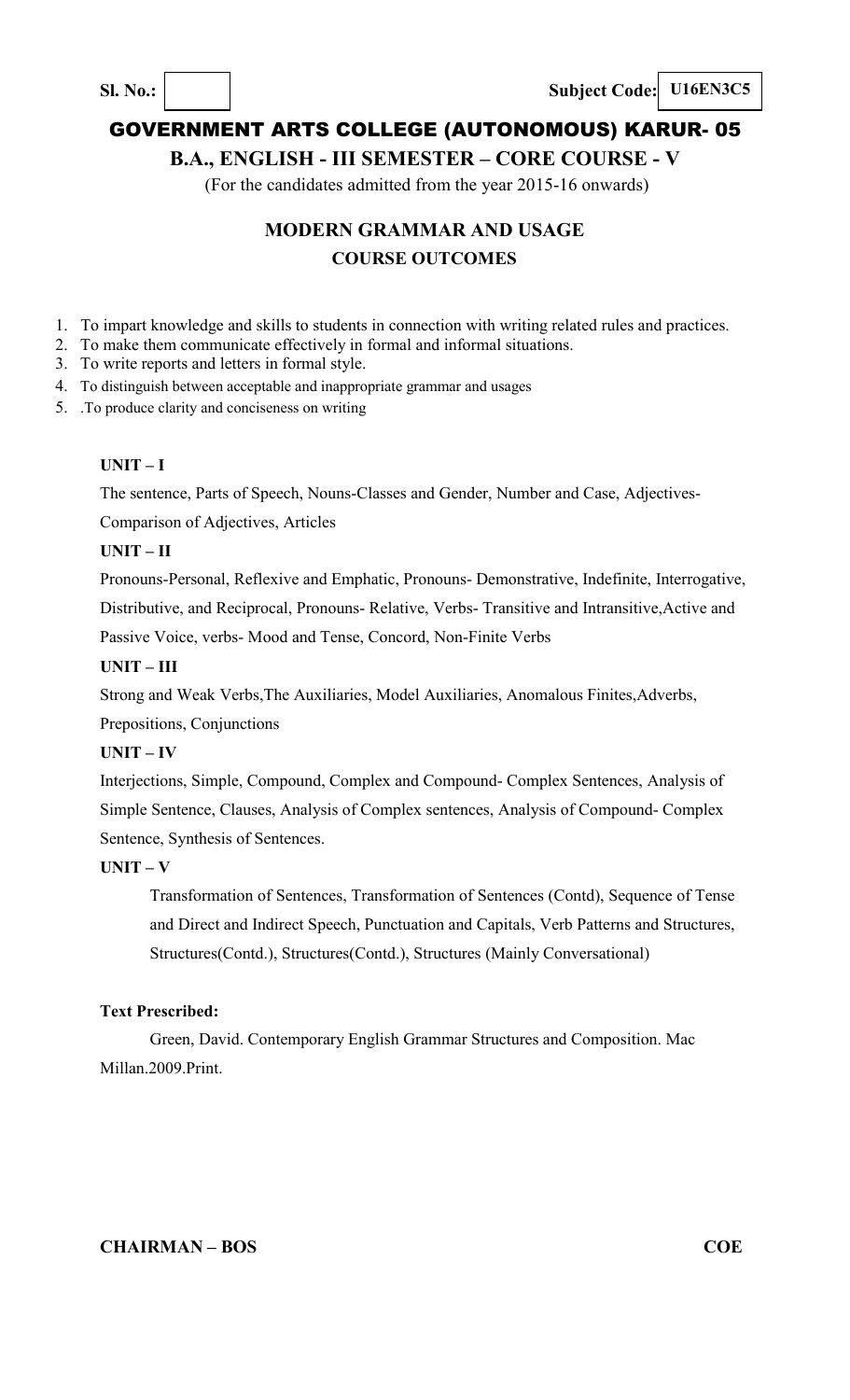**B.A., ENGLISH - III SEMESTER – SECOND ALLIED COURSE - I** 

(For the candidates admitted from the year 2016 - 2017 onwards)

# **HISTORY OF ENGLISH LITERATURE – II COURSE OUTCOMES**

- 1. To recognize and discuss the Origin and growth of English Literature.
- 2. To get an insight into the historic, social and cultural background of the age as well as the works, political and intellectual background of the writers of the period.
- 3. To facilitate the students understand the changing environment in the History of English Literature.
- 4. To describe and appreciate the different works of various writers.
- 5. To make the students acquainted with the prominence of the period.

#### **ELECTIVE COURSE**

#### **UNIT – I**

The Age of Pope (Chapters XIII – XIV )

### **UNIT – II**

The Age of Johnson (Chapters XV – XVII )

#### **UNIT – III**

The Age of Wordsworth ( Chapters XVIII – XXI )

### **UNIT – IV**

The Age of Tennyson ( Chapters XXII – XXIV )

## **UNIT – V**

The Age of Hardy and The Present Age ( Chapters XXV – XXVII )

#### **Text Prescribed**

Hudson.An Outline History of English Literature.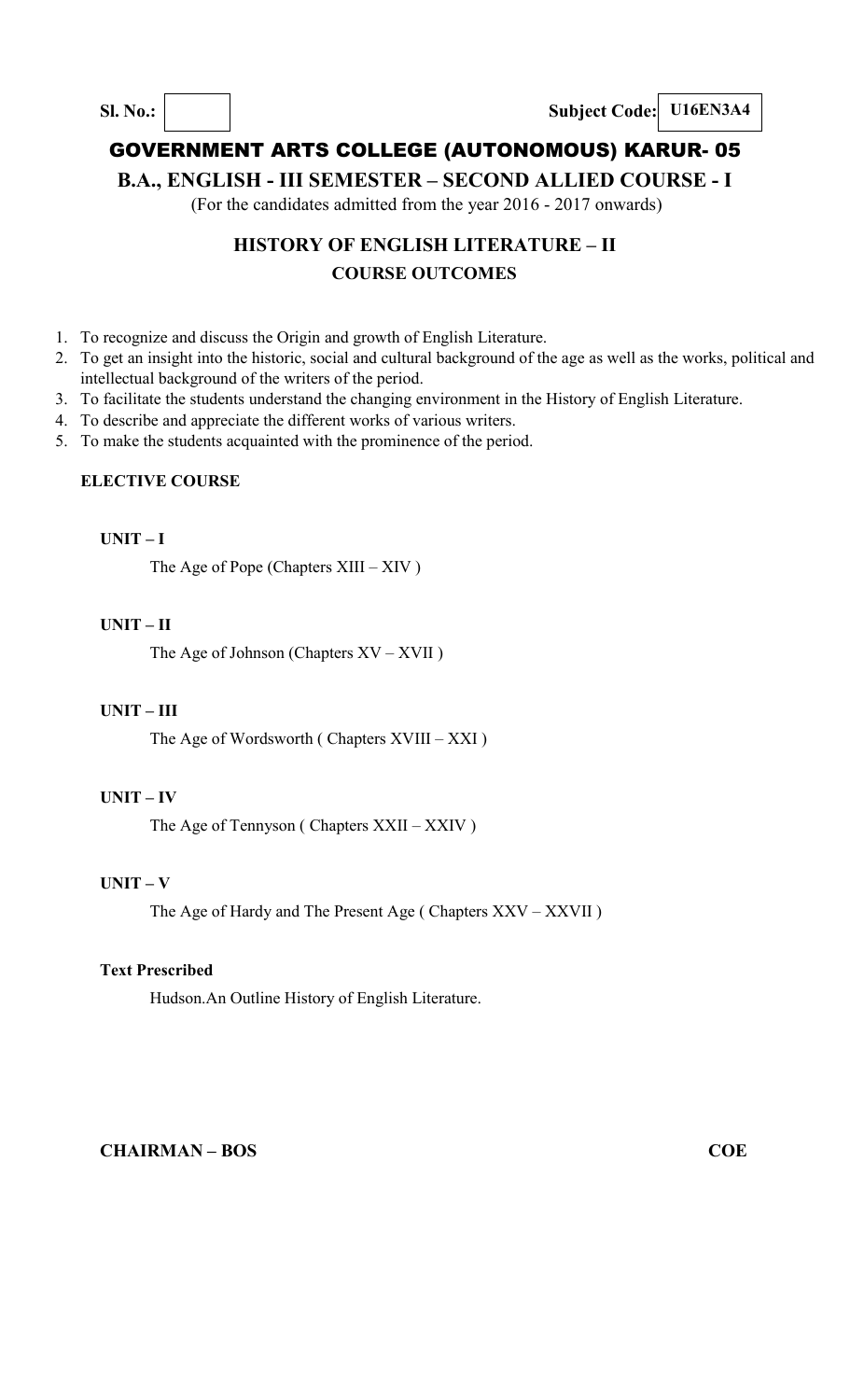**Sl. No.: Subject Code: U16GE3N1** 

# GOVERNMENT ARTS COLLEGE (AUTONOMOUS) KARUR

**B.A., ENGLISH - III SEMESTER – NON CORE ELECTIVE - I** 

(For the candidates admitted from the year 2015-2016 onwards)

## **BASICS OF DISASTER COURSE OUTCOMES**

- 1. To learn about the concept of disaster.
- 2. To understand the nature of natural disasters and their effects.
- 3. To study the existing warning system associated with ocean related disasters.

| Unit I   | Disaster Concept, Types, Significance and Scope                                                                         |
|----------|-------------------------------------------------------------------------------------------------------------------------|
| Unit II  | Natural Disasters-Volcanoes, Earthquake, and Tsunami - Causes and<br>Consequences                                       |
| Unit III | Causes and Consequences of Landslide, Flood, Drought and Cyclones-<br>Desertification and Forest Fire                   |
| Unit IV  | Climate Change Vulnerability-Global Warming, and Green House Effect,<br>Sea Level Rise and Its Impact on Coastal Areas. |
| Unit V   | Warning System of the Natural Hazards- Cyclone, Tsunami and El-Nino                                                     |

#### **References**

- 1. Savindra Singh (1991), Environmental Geography, Prayag Pustak Bhavan, Allahabad
- 2. Das, R.R.(2006), Environmental Studies, Pragon International Publishers, New Delhi
- 3. Singh, R.P.(2006) Natural Hazards and Disaster Management, Rawat Publications, jaipur
- 4. Brig Khanna. B.K. & Nina Khanna (2011), Disasters, New India Publishing Company, New Delhi
- 5. Susan.L & Cutter (1999), Environmental Risks and Hazards, Prentice Hall of India, New Delhi
- 6. Saxena.H.M. (2007), Environmental Geography, Rawat Publications, Jaipur
- 7. Prabu.P.C, Udayasoorian.C. & Balasubramanian. C. (2009), An Introduction to Ecology and Environmental Science, Avinash Paperbacks, New Delhi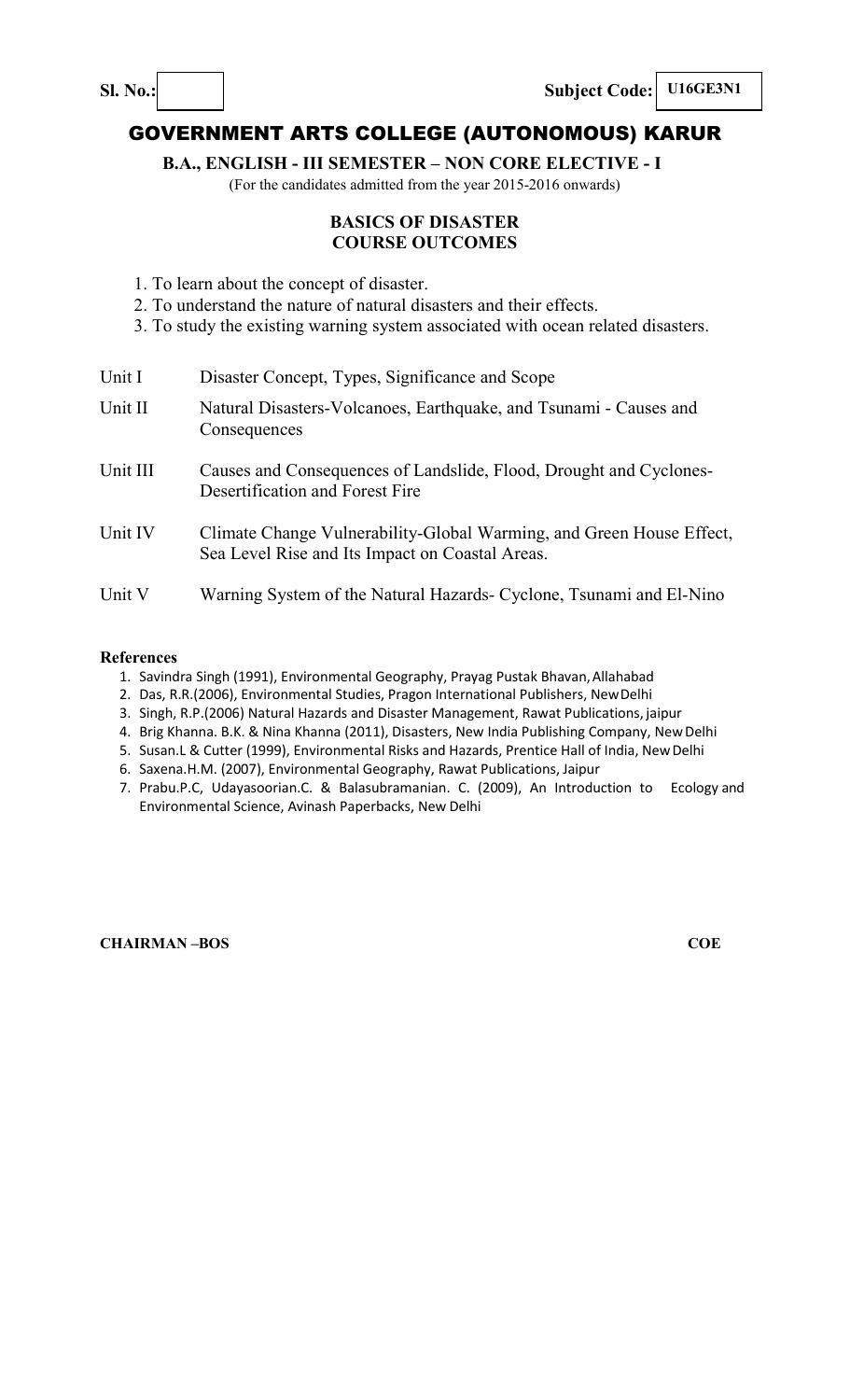## **B.A., ENGLISH - IV SEMESTER – CORE COURSE - VI**

(For the candidates admitted from the year 2016 - 2017 onwards)

# **BRITISH FICTION COURSE OUTCOMES**

- 1. To make students aware of the social problems from the themes of the novels prescribed.
- 2. To train students in the literary discipline of sustained reading.
- 3. To examine the different kinds of narrative experiments and the common literary techniques.
- 4. To identify and analyze the culture traditions and characters of different ages.
- 5. To explain and summarize the creative process involved in fiction.

#### **UNIT –I**

Goldsmith - Vicar of the Wakefield

## **UNIT –II**

Jane Austen **- Persuasion** 

**UNIT – III** 

Dickens - David Copperfield

## **UNIT – IV**

Bronte - Jane Eyre

#### **UNIT – V**

Hardy **- The Wood Landers**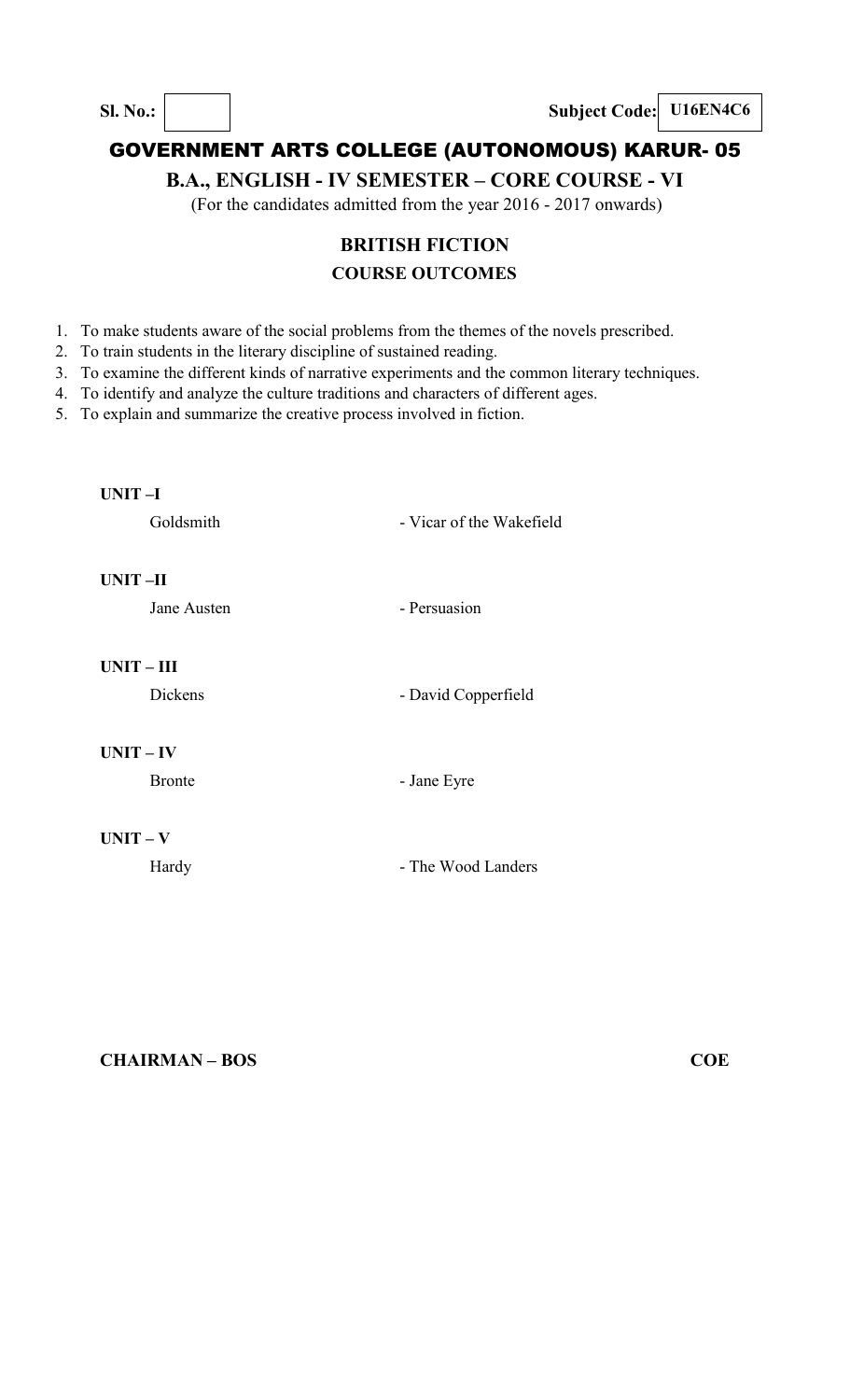**Sl. No.: Subject Code: U16EN4A5**

# GOVERNMENT ARTS COLLEGE (AUTONOMOUS) KARUR- 05

**B.A., ENGLISH – IV SEMESTER – SECOND ALLIED COURSE - II** 

(For the candidates admitted from the year 2016 - 2017 onwards)

# **LANGUAGE AND LINGUISTICS**

## **COURSE OUTCOMES**

- 1. To trace the origin and development of language and to get some acquaintance with the properties of Language.
- 2. To make the students express their morphological knowledge.
- 3. To make the students able to produce pronunciation skills.
- 4. To help the students measure a strong theoretical understanding of the history, mechanics and varieties of Language.
- 5. To practice and produce free use of expressions in speech sounds.

## **ELECTIVE COURSE**

## **UNIT – I**

The Origins of Language, The Development Of Writing, The Properties of Language, Words

and Word – Formation Process

## **UNIT – II**

The Sound Patterns of Language

## **UNIT – III**

Morphology, Phrases & Sentences : Grammar-Syntax-Semantics

## **UNIT – IV**

Language and Mechanics-Language, History, Change-Language Varieties, Language, Society and Culture

## **UNIT – V**

The Organs of Speech, Classification of Speech Sounds ,Vowels , Consonants , Strong and Weak Forms, Rhythm, Stress, Intonation, Transcription.,

## **Text Prescribed**

- 1. Balasubramaniyan.T. English Phonetics For Indian Students. New Delhi:Mac Millan,2002.Print.
- 2. Yule, George. The Study of Language. New Delhi: Cambridge University Press, 2006. Print.
- 3. A.F.Wood An Introduction to study of English Language.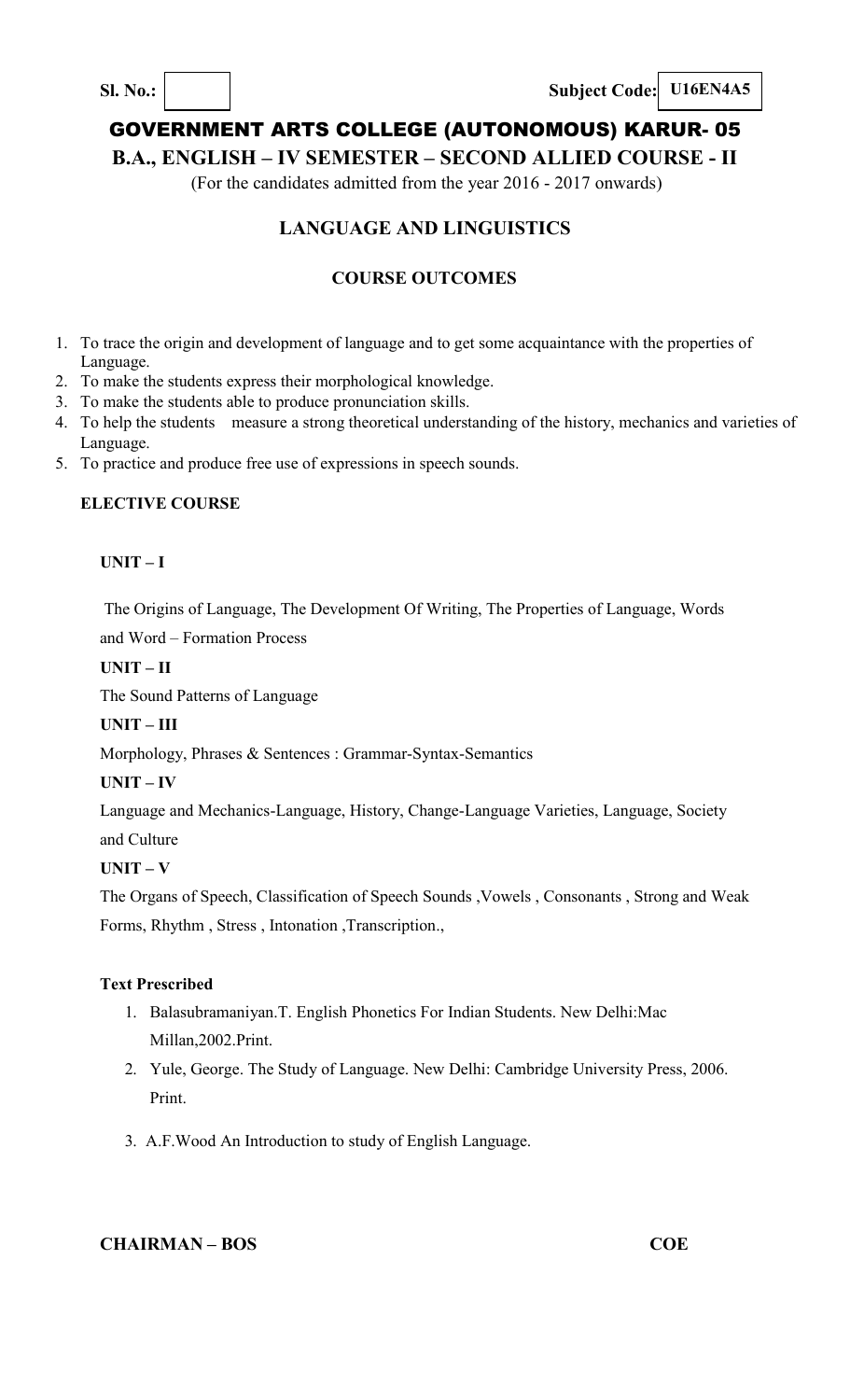**Sl. No.:**  $\vert$  **Subject Code: U16EN4S1** 

# GOVERNMENT ARTS COLLEGE (AUTONOMOUS) KARUR- 05

# **B.A., ENGLISH - IV SEMESTER – SECOND COURSE - III**

(For the candidates admitted from the year 2016 - 2017 onwards)

## **LITERARY THEORY AND APPROACHES**

**(Definition of Theory with Example)** 

## **COURSE OUTCOMES**

- 1. To introduce the students literary theories from the beginning to the  $20<sup>th</sup>$  Century and to discriminate theories.
- 2. To gain the knowledge of various criticisms.
- 3. To interpret number of theories and approaches.
- 4. To learn to apply specific theories to specific genres.

### **(Second Allied Course -III)**

### **UNIT – I**

- 1. Classicism Definition
- 2. Pseudo Classicism
- 3. Neo Classicism

**UNIT – II** 

- 1. Romantic Criticism
- 2. Victorian Criticism
- 3. 20<sup>th</sup> Century Criticism

# **UNIT – III**

## **APPROACHES**

- 1. Legislative Criticism
- 2. Judicial Criticism
- 3. Theoretical Criticism

## **UNIT – IV**

- 1. Evaluative Criticism
- 2. Historical Criticism
- 3. Biographical Criticism
- **UNIT V** 
	- 1. Comparative Criticism
	- 2. Textual or Ontological Criticism
	- 3. Psychological Criticism

#### REFERENCE:

Abrahams.M.H.The Glossary of Literary Terms.  $(10^{th}$  Edition) Gray, Martin .A Dictionary of Literary Terms.(LPE 2<sup>nd</sup> Edition)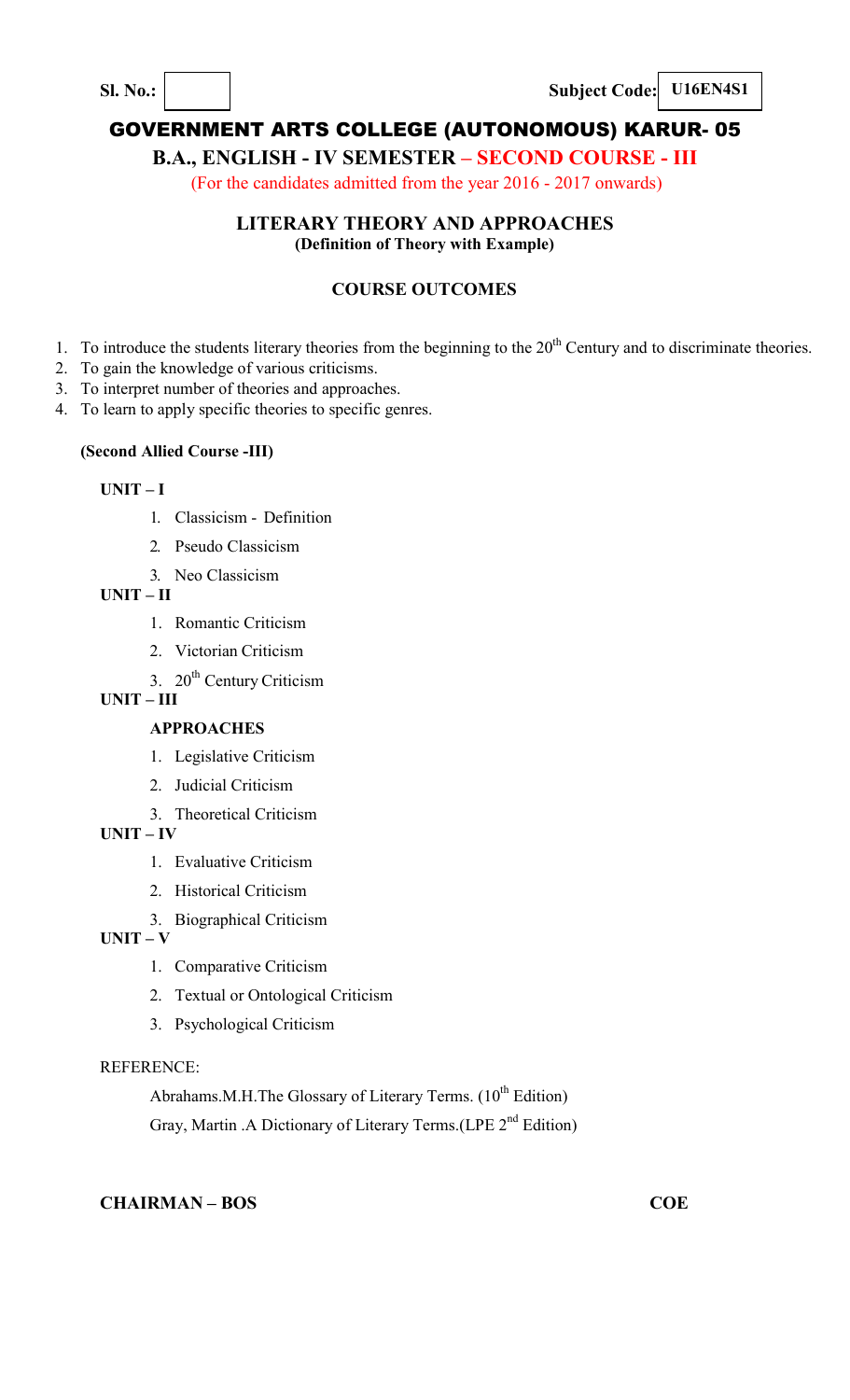**B.A., ENGLISH - IV SEMESTER – SKILL BASED ELECTIVE - I** 

(For the candidates admitted from the year 2016 - 2017 onwards) GROUP DISCUSSION

#### **COURSE OUTCOMES**

- 1. Provides a platform for employability.
- 2. Pupils acquire practical knowledge of Group Discussion.
- 3. Students gain confidence and overcome stage fear.
- 4. Provides a chance to find solution to a given topic/ problem.
- 5. Enhances the communication Skills.
- 6. Students improve overall personality and hence attain leadership quality.

#### **UNIT – I**

Group Discussion – An Introduction

Kinds and Strategies of Group Discussion

Qualities Looked for in Group Discussion

Effective Group Discussion for Leadership

#### **UNIT – II**

Group Dynamic Controls

Exercises in Listening and Observation

Role Playing

Concluding a Discussion

#### **UNIT – III**

Warm – ups

Discussion Techniques

Evaluation

Defensive Communication

#### **UNIT – IV**

How to Face Group Discussion, Common Mistakes

Types of Group Discussion

#### **UNIT – V**

Types of Interviews, Interview Techniques

Dress Code, Mannerism, Appearance, Punctuality and Etiqutte.

### **Text Prescribed**:

King, Gilbert.Group Discussions Senior.Rohan Book Company.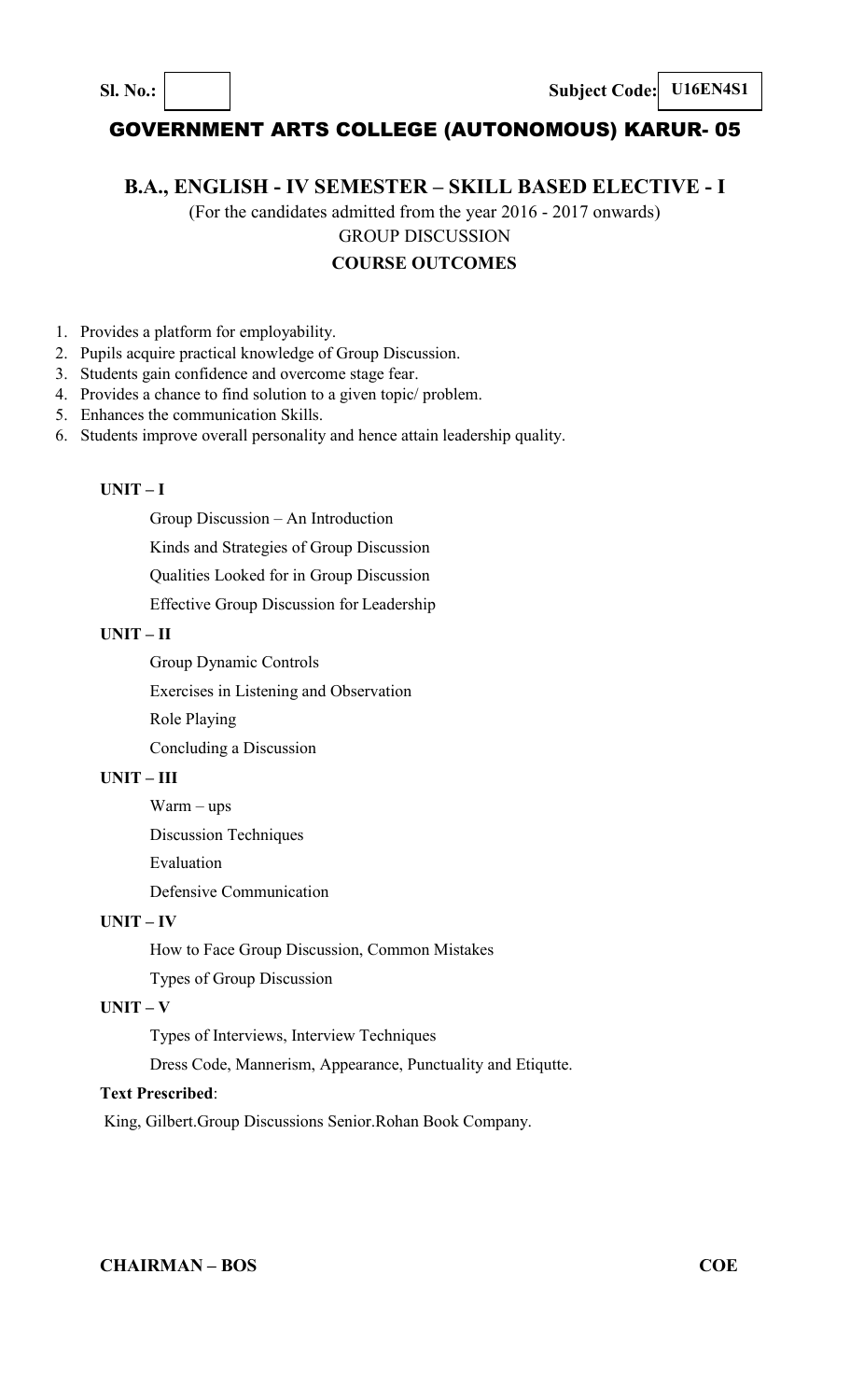**Sl. No.: I Subject Code: U16GE4N2** 

## GOVERNMENT ARTS COLLEGE (AUTONOMOUS) KARUR

**B.A., ENGLISH - IV SEMESTER – NON CORE ELECTIVE - II** 

(For the candidates admitted from the year 2015-2016 onwards)

### **DISASTER MANAGEMENT COURSE OUTCOMES**

- 1. To understand the causes and consequences of environmental degradation caused by activities of men.
- 2. To assess the impact of urbanization and industrialization on urban environment in particular.
- 3. To learn about the organizations associated with the disaster management in India.

4. To study the major events of disasters that took place in India.

- **Unit** -I Environmental Degradation–Impact of Man on Environment-Agriculture, Industries and Urban Settlement.
- **Unit** -II Pollution: Meaning, pollutants and types-Land, Water, Air and Noise-Causes and Consequences and Preventive Methods
- **Unit** -III Urbanization and Industrialization Impacts on Environment –Urban Heat Island, Acid Rainfall and Solid Waste Management
- **Unit** -IV Important Tragedies of India-Bhopal Episode, Cloud Burst of Uttrakhant, Indian Ocean Tsunami 2004, Bhooj and Lathur Earthquakes and Kumbakonam School Tragedy.
- **Unit** -V Social Issues and Environment: Mitigation Meaning, Importance of Rehabilitation National and International Organizations Involve in Disaster Affected Areas-Role of Nongovernmental Organizations and Students Community Participation in Mitigation Activities.

#### **References**

- 1. Savindra Singh (1991), Environmental Geography, Prayag Pustak Bhavan, Allahabad
- 2. Das, R.R.(2006), Environmental Studies, Pragon International Publishers, New Delhi
- 3. Singh, R.P.(2006) Natural Hazards and Disaster Management, Rawat Publications, jaipur
- 4. Brig Khanna. B.K. & Nina Khanna (2011), Disasters, New India Publishing Company, New Delhi
- 5. Susan.L & Cutter (1999), Environmental Risks and Hazards, Prentice Hall of India, New Delhi
- 6. Saxena.H.M. (2007), Environmental Geography, Rawat Publications, Jaipur
- 7. Prabu.P.C, Udayasoorian.C. & Balasubramanian. C. (2009), An Introduction to Ecology and Environmental Science, Avinash Paperbacks, New Delhi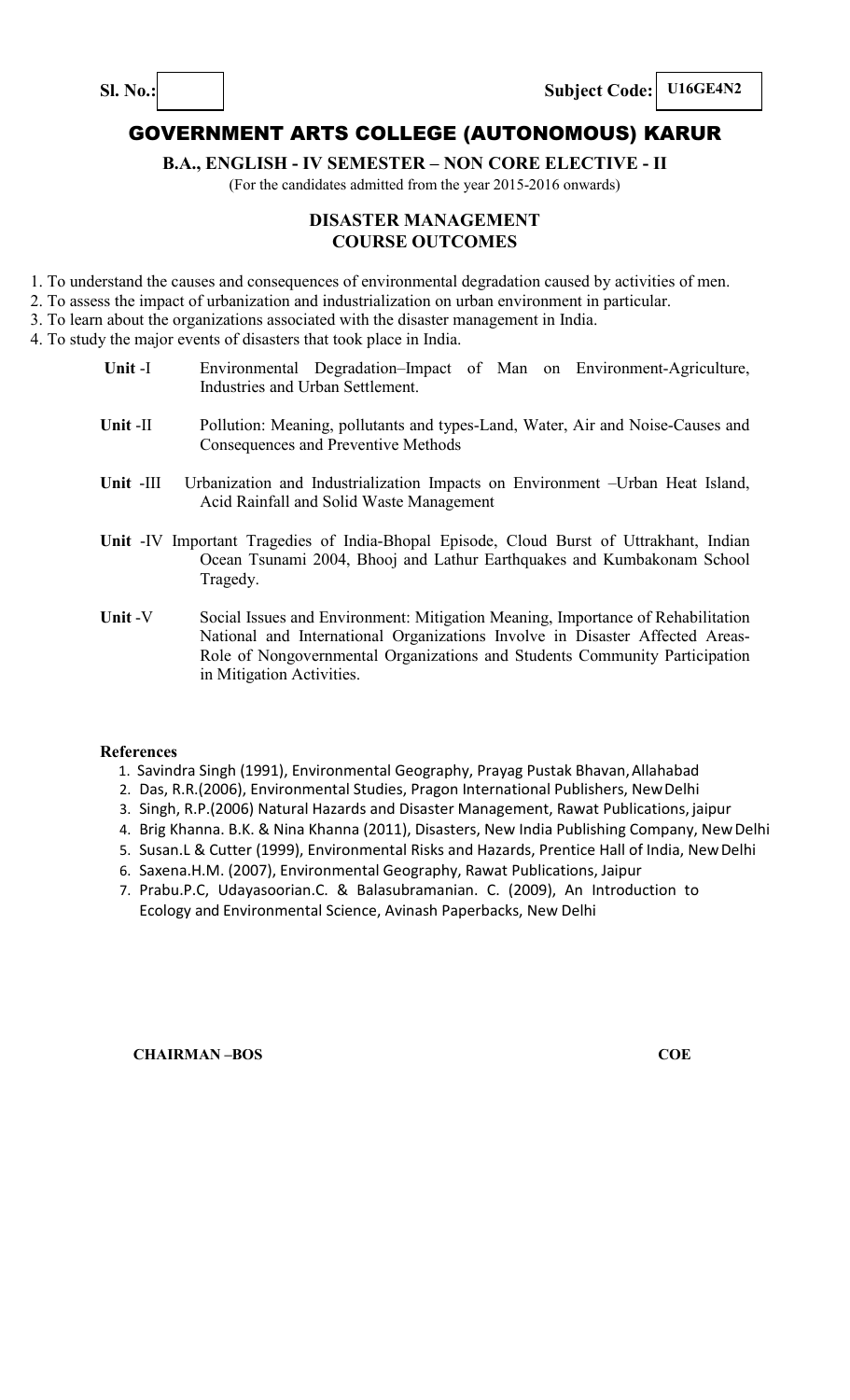**Sl. No.: Subject Code: U16EN5C7** 

# GOVERNMENT ARTS COLLEGE (AUTONOMOUS) KARUR- 05

# **B.A., ENGLISH - V SEMESTER – CORE COURSE - VII**

(For the candidates admitted from the year 2015-16 onwards)

# **INDIAN WRITING IN ENGLISH COURSE OUTCOMES**

- 1. Students are introduced to the different genres of Indian Literature in English.
- 2. They cherish Indian culture and scenario.
- 3. Decipher the simple and innovative use of language handled by Indian writer.
- 4. Discover the individuality of Indian Writers in English.
- 5. Explore the human values blended in literary texts.

#### **UNIT – I**

| <b>Toru Dutt</b>  | - Sonnet – The Lotus                                    |
|-------------------|---------------------------------------------------------|
| Aurobindo         | - The Tiger and the Deer                                |
| 'Tagore           | - Lyric No LXXIII from Gitanjali                        |
| Ezekeil           | - Enterprise                                            |
| $UNIT-II$         |                                                         |
| M.K. Gandhi       | - Simple Life (Part III, Chapter-IX from My Experiments |
|                   | with the Truth)                                         |
| Jawaharlal Nehru  | - The Epic, History, Tradition and Myth.(from Discovery |
|                   | of India)                                               |
| <b>UNIT-III</b>   |                                                         |
| Grish Karnad      | - Tughlaq                                               |
| <b>UNIT-IV</b>    |                                                         |
| R.K. Narayan      | - The Guide                                             |
| Kushwant Singh    | - Train to Pakistan                                     |
| $UNIT - V$        |                                                         |
| Tagore            | Once There was a King                                   |
| Mulk Raj Anand    | Duty                                                    |
| Abburi Chaya Devi | - The Woodrose                                          |
| Nergis Dalal      | - The Connoiseur                                        |
| Ref:              |                                                         |
|                   |                                                         |

## **Narasimhaiah.C.D.An Anthology of Common Wealth Poetry**.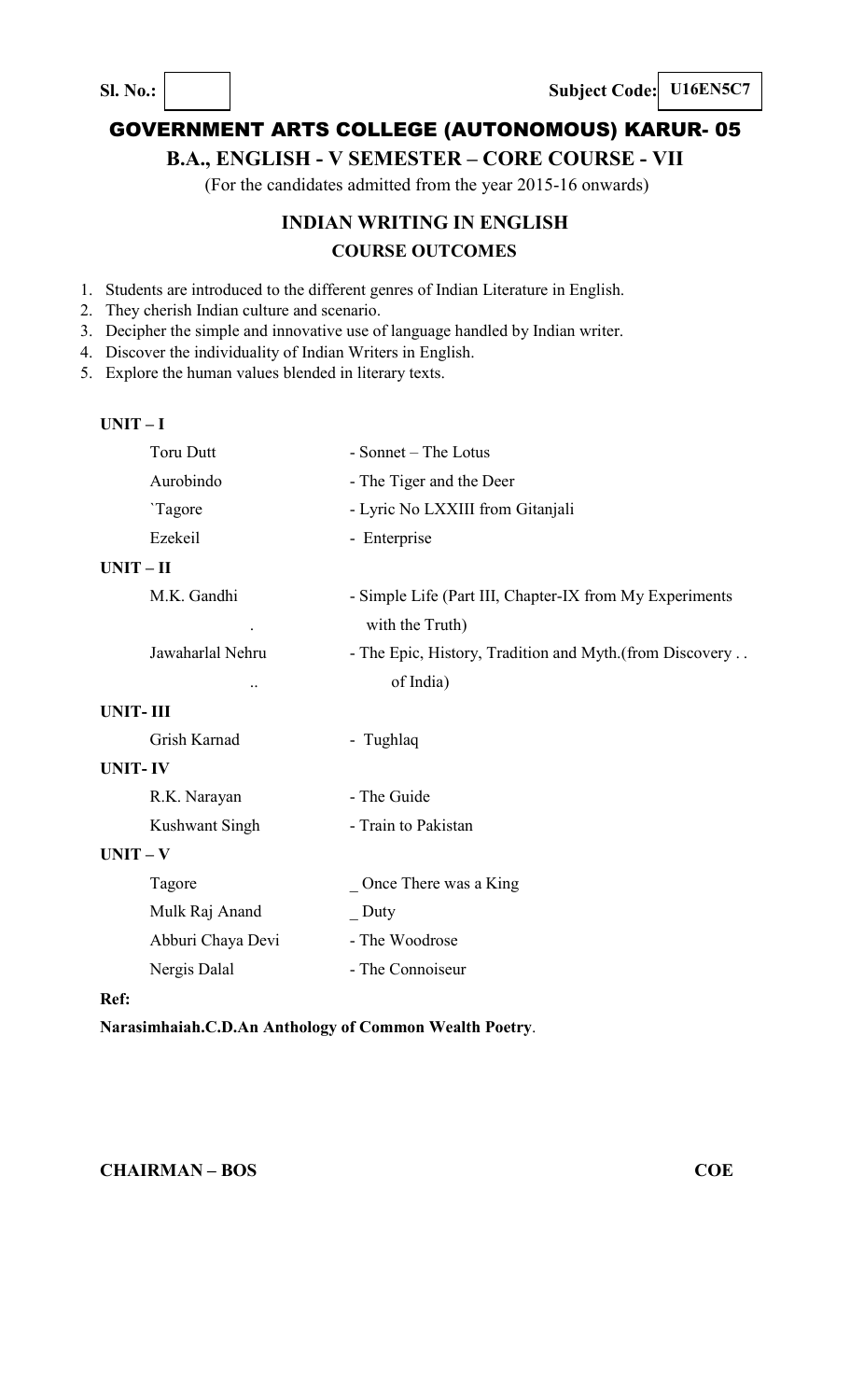**Sl. No.: Subject Code: U16EN5C8**

# GOVERNMENT ARTS COLLEGE (AUTONOMOUS) KARUR- 05

**B.A., ENGLISH - V SEMESTER – CORE COURSE - VIII** 

(For the candidates admitted from the year 2015-16 onwards)

# **SHAKESPEARE COURSE OUTCOMES**

- 1. Students understand the life of Shakespeare as dramatist and the significance of the different genres of the period of Shakespeare.
- 2. Familiar with variety of dramatic forms and themes of tragedy, history, romance, and comedy plays of Shakespeare.
- 3. Understand the distinctive features of Middle English and the change of language overtime.
- 4. Identify the importance of women characters employed by Shakespeare in his major tragedies.
- 5. Moral and philosophical application of Shakespeare's plays and their relevance for modern period are appreciated by the learners

| $UNIT-I$        | - Shakespeare as Dramatist       |
|-----------------|----------------------------------|
|                 | Elizabethan Theatre and Audience |
|                 | Women in Shakespeare             |
|                 | <b>Shakespearen Sonnets</b>      |
|                 | Art of Characterisation          |
| $UNIT - II$     | - Othello                        |
|                 |                                  |
| $UNIT - III$    | - Julius Caesar                  |
|                 |                                  |
| $UNIT - IV$     | - Romeo and Juliet               |
|                 |                                  |
| <b>UNIT - V</b> | -Taming of the Shrew             |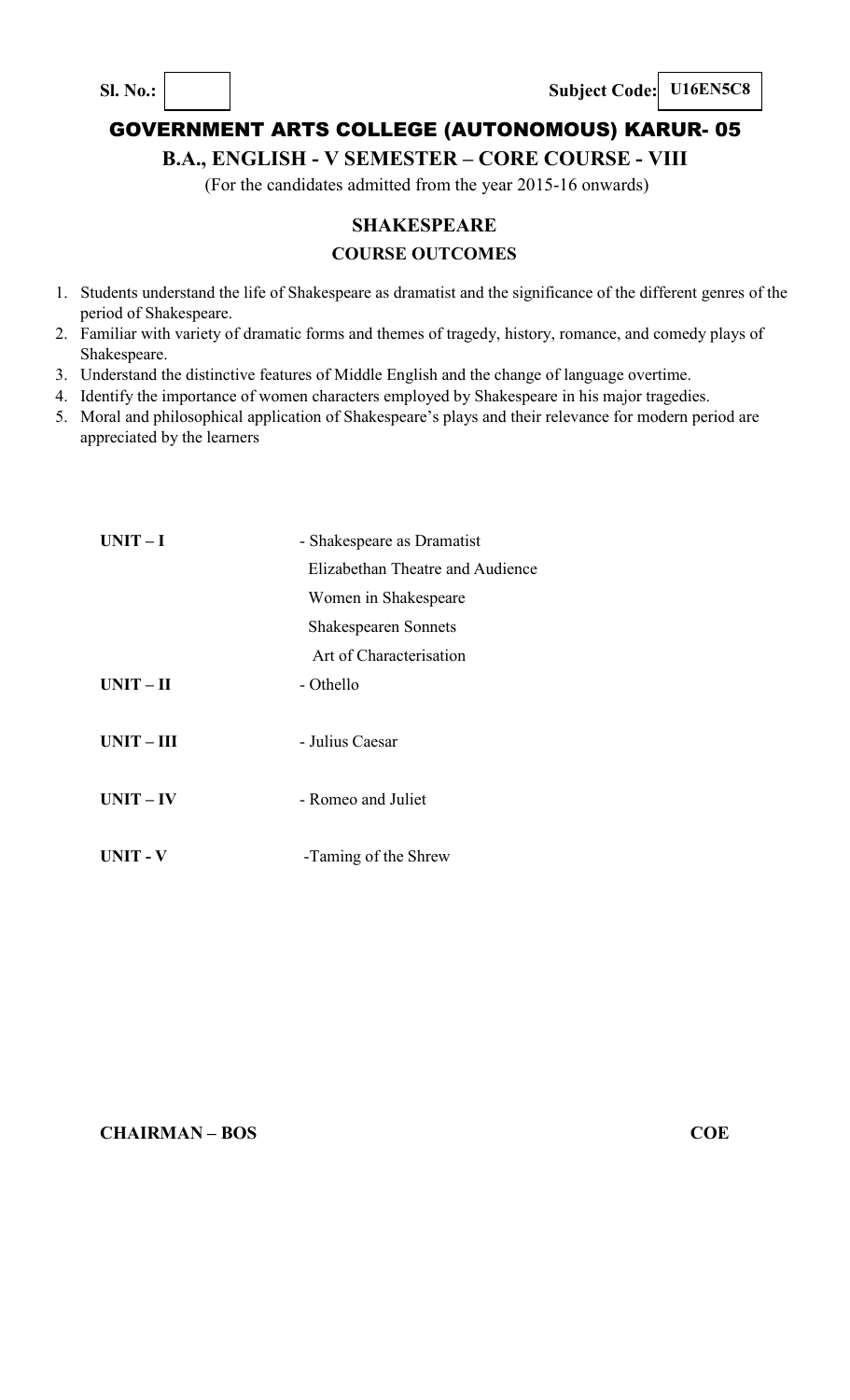**Sl. No.: Subject Code: U16EN5C9** 

# GOVERNMENT ARTS COLLEGE (AUTONOMOUS) KARUR- 05

**B.A., ENGLISH - V SEMESTER – CORE COURSE - IX** 

(For the candidates admitted from the year 2015-16 onwards)

# **CANADIAN LITERATURE COURSE OUTCOMES**

- 1. Introduces different genres of Canadian writers, their themes, regionalism, mythology, identity and multiculturalism..
- 2. Initiates students into the nuances of Canadian Literature in various forms.
- 3. Describes links between Canadian Literature and Canadian Society.
- 4. Depicts the treatment of women, marriage and religion pertaining to the sufferings of indigenous people of Canada.

| $UNIT-I$     |                         |                                    |
|--------------|-------------------------|------------------------------------|
|              | Margarte Atwood         | - Survival                         |
| UNIT-II      |                         |                                    |
|              | Sir Charles G.D Roberts | - The Moose And Rusty Jones        |
| $UNIT - III$ |                         |                                    |
|              | Sunjeet Kalsey          | - Migratory Birds                  |
|              | Daniel David Moses      | - The Sunbather's Fear Of The Moon |
| $UNIT - IV$  |                         |                                    |
|              | George Ryga             | - The Ecstasy of Rita Joe          |
| $UNIT - V$   |                         |                                    |
|              | Margaret Laurence       | - The Diviners                     |
|              |                         |                                    |

Ref:

Begum,Jameela.A.Canadian Voice. Shirim Kudchedlear(ed.) pencraft International 1996.Print.

World's Greatest Short Stories.Deep and Deep Pub.1989.Print.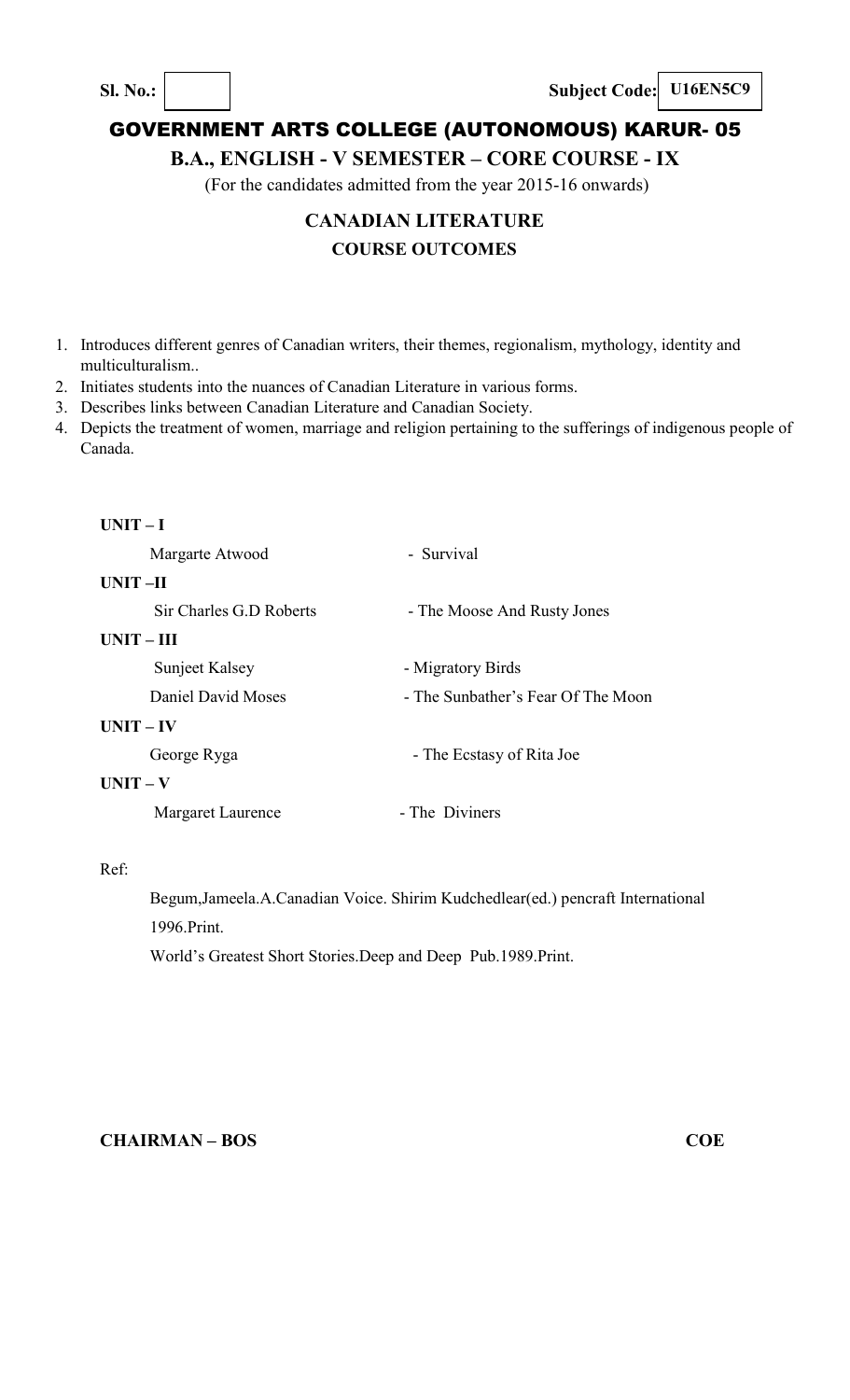**Sl. No.:**  $\begin{vmatrix} \cdot & \cdot & \cdot \\ \cdot & \cdot & \cdot \end{vmatrix}$  **Subject Code:** U16EN5C10

# GOVERNMENT ARTS COLLEGE (AUTONOMOUS) KARUR- 05

# **B.A., ENGLISH - V SEMESTER – CORE COURSE - X**

(For the candidates admitted from the year 2015-16 onwards)

# **WORLD LITERATURE IN TRANSLATION COURSE OUTCOMES**

- 1. Students will be able to have a clear idea of the world's great poetry in translation
- 2. Appreciate the merits of classical works in translation.
- 3. Make a comparative study of ancient and modern world classics.
- 4. Trace the emergence of Realism as a literary technique across the world.
- 5. Find answers to ontological questions, nurture passion for stories.

## **UNIT – I**

| Pablo Neruda | - Tonight I can write the saddest lines The Word |
|--------------|--------------------------------------------------|
|              | Clenched Soul                                    |
| UNIT - II    |                                                  |
| Kalidasa     | - Sakunthala (Trans by Arthur W. Ryder)          |

## **UNIT – III**

| Aristotle    | - On a Good Wife                    |
|--------------|-------------------------------------|
| Albert Camus | - The Myth of Sisyphus (Chapter IV) |

## **UNIT – IV**

Ibsen - A Doll's House

## **UNIT – V**

| Susen Hesse              | - Siddhartha        |
|--------------------------|---------------------|
| Antoine De Saint Exupery | - The Little Prince |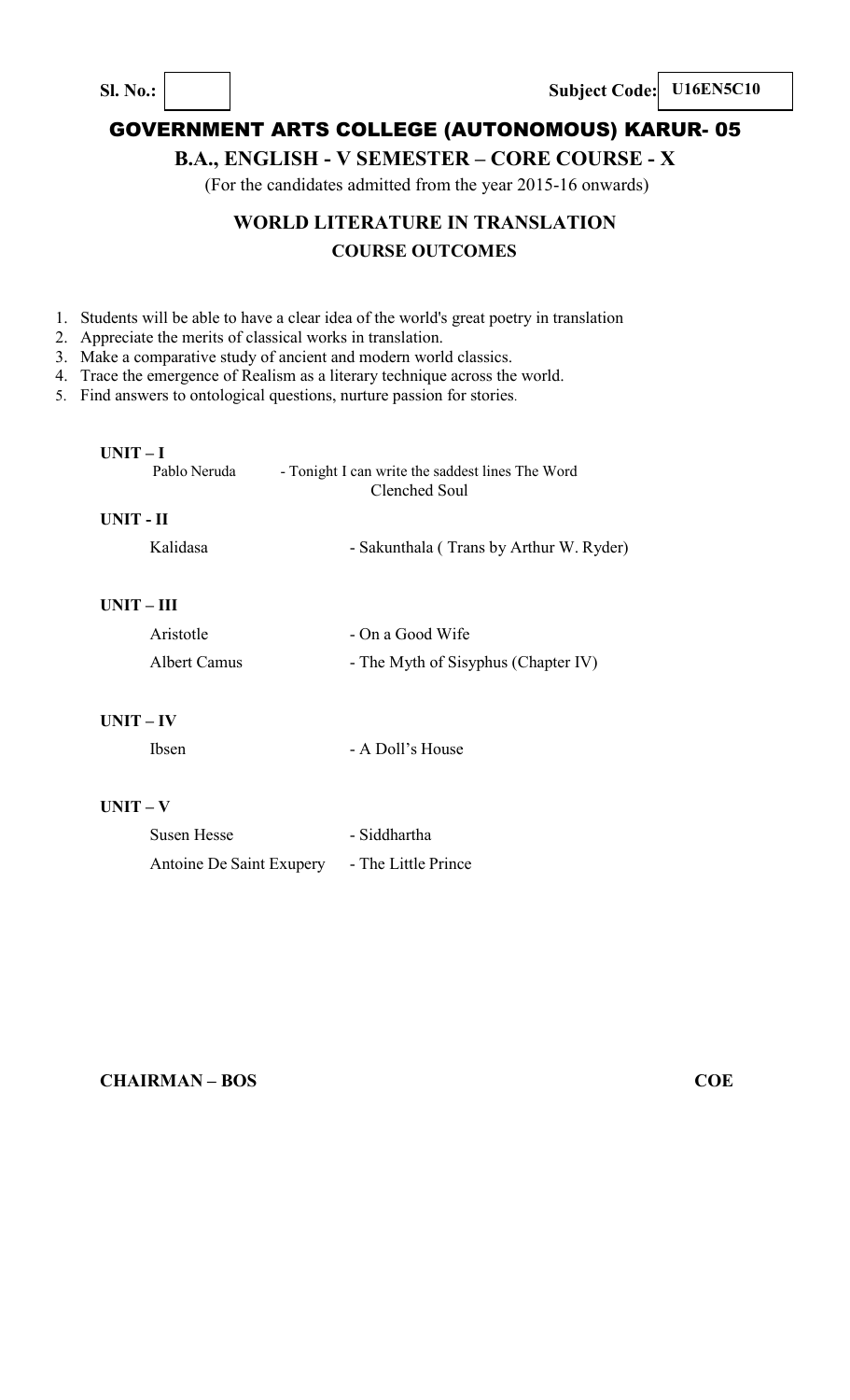**Sl. No.:**  $\vert$  **Subject Code: U16EN5E1** 

## GOVERNMENT ARTS COLLEGE (AUTONOMOUS) KARUR- 05

### **B.A., ENGLISH - V SEMESTER – ELECTIVE COURSE - I**

(For the candidates admitted from the year 2015-16 onwards)

## **JOURNALISM**

## **COURSE OUTCOMES**

- 1. To define Journalism and its vital role in democracy.
- 2. To highlight the importance of newspaper
- 3. To prepare reports and articles for newspapers and journals.
- 4. To edit any simple article for newspaper.
- 5. To distinguish Journalistic writing from other writing

#### **UNIT – I**

Definition of Journalism – Role of Journalism – Ethics – Code of Conduct for Journalism

– Press Laws – Press Council

#### **UNIT – II**

Newspapers – Definition – Kinds – Elements – Sources – News Agents – The Utility of Newspapers

#### **UNIT – III**

Reporting – Quality of Reporters – Beats – Kinds of Reporting with special reference to court, crime, election – Sports – Business Writing – Investigation – Reporting

#### **UNIT – IV**

Editing – News Editor – Sub Editors – Anatomy of Editing – Editorials – Letter to the

Editor – Special Supplements

#### **UNIT – V**

Language of Journalism – Writing a News Story – Writing Opinion Pieces – Writing

Leads Headlines

#### **Books for Reference**

- 1. Parthasarathy, R. Basic Journalism. Macmillan.
- 2. Mehta, D.S. Mass Communication and Journalism in India (Alied)
- 3. Rao,Ramachandra. Quest for News.Macmillan.
- 4. Sethi, Pathanjali. Professional Journalism. Longman.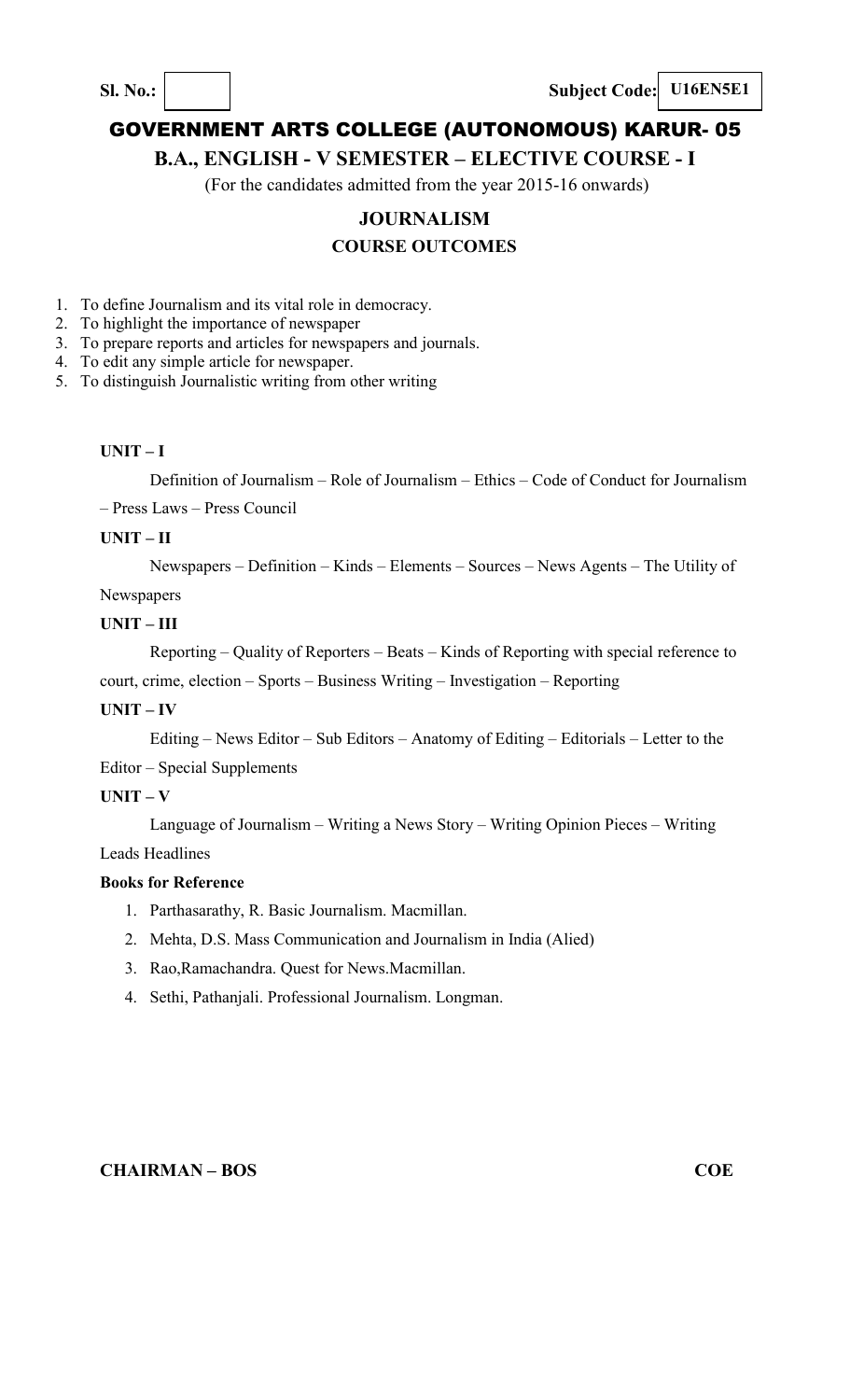**Sl. No.: Subject Code: U16EN5S2** 

# GOVERNMENT ARTS COLLEGE (AUTONOMOUS) KARUR- 05

## **B.A., ENGLISH - V SEMESTER – SKILL BASED ELECTIVE - II**

(For the candidates admitted from the year 2015-16 onwards)

## **BODY LANGUAGE**

## **COURSE OUTCOMES**

Students will be able

- 1. To become well versed in behavioral patterns of nonverbal communication.
- 2. To become charismatic through movements made with body parts.
- 3. To present themselves as comfortable and likable in social interaction.
- 4. To read Gestures in Context.
- 5. To become Aware of cultural variations in nonverbal patterns.

#### **SKILL BASED ELECTIVE COURSE**

**UNIT – I** 

Listening to Your Body

The Language of Body

#### **UNIT – II**

**Gestures** 

Appearances are Deceptive

#### **UNIT – III**

Actions Speak Louder than Words

Positive Body Language

#### **UNIT – IV**

Body Language in Different Situations

#### **UNIT – V**

International Codes of Behavior

#### **Book Prescribed**:

All About Body Language. Goodwill Publishing House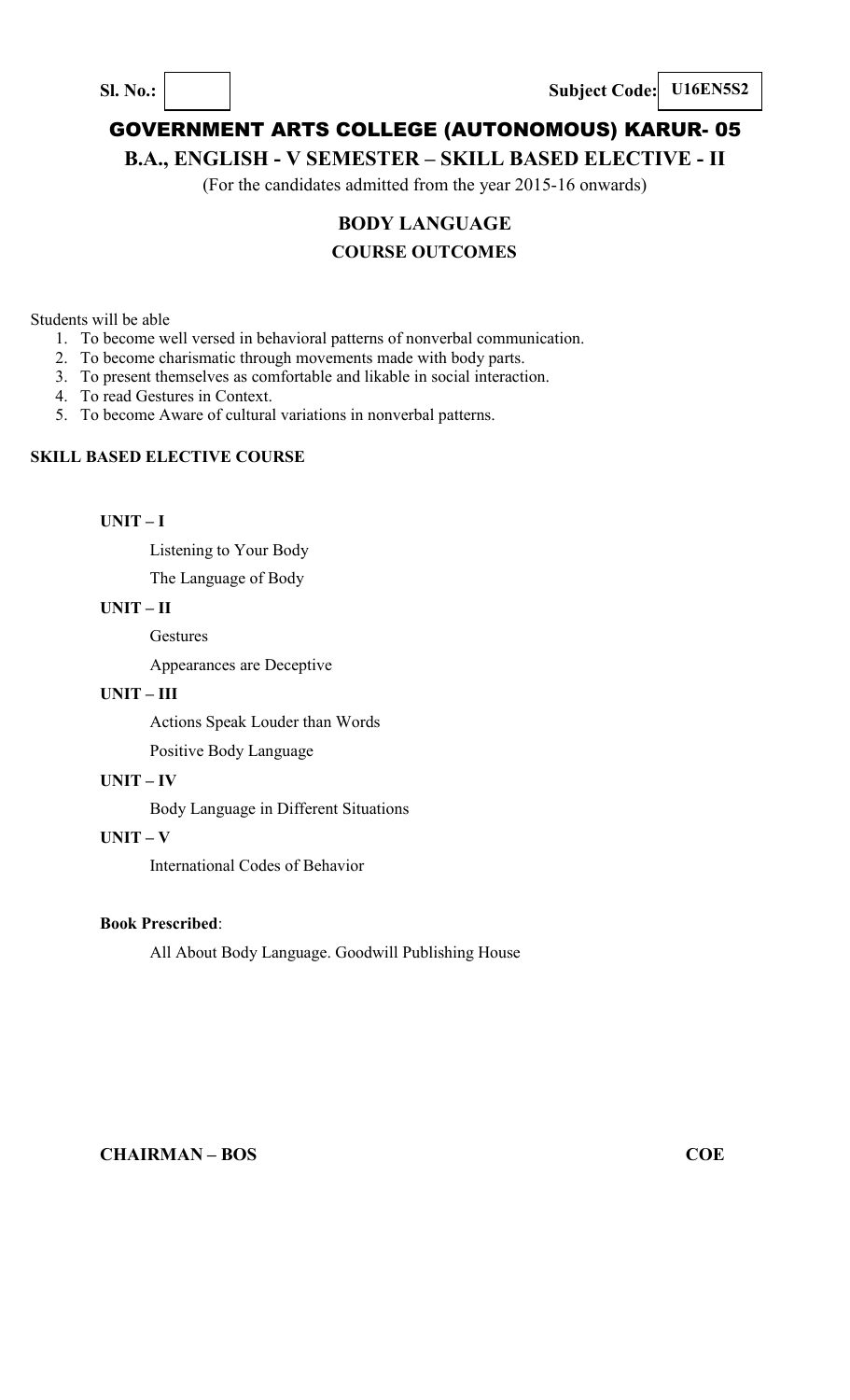## **B.A., ENGLISH - V SEMESTER – SKILL BASED ELECTIVE - III**

(For the candidates admitted from the year 2015-16 onwards)

# **ENGLISH FOR COMPETITIVE EXAMINATIONS COURSE OUTCOMES**

After the completion of this course, students will be able to

1: write correct sentences.

2: enrich word power.

3: perform close reading of texts.

4: acquire academic writing skills.

5: become employable with the skills.

# **UNIT –I**  Number

Subject – Verb Agreement Articles Common Errors Sequence of Tenses

#### **UNIT – II**

Idioms & Phrases

One Word Substitutes

Foreign Words and Phrases

#### **UNIT – III**

Reading and Reasoning

#### **UNIT – IV**

Paragraph Writing Expansion of an Idea Report Writing Essay Letters

## **UNIT – V**

Public Speaking Interview

### Text Prescribed:

Saraswathi,V. Maya K M udbhatkal. English for Competitive Examinations. Emerald Publishers.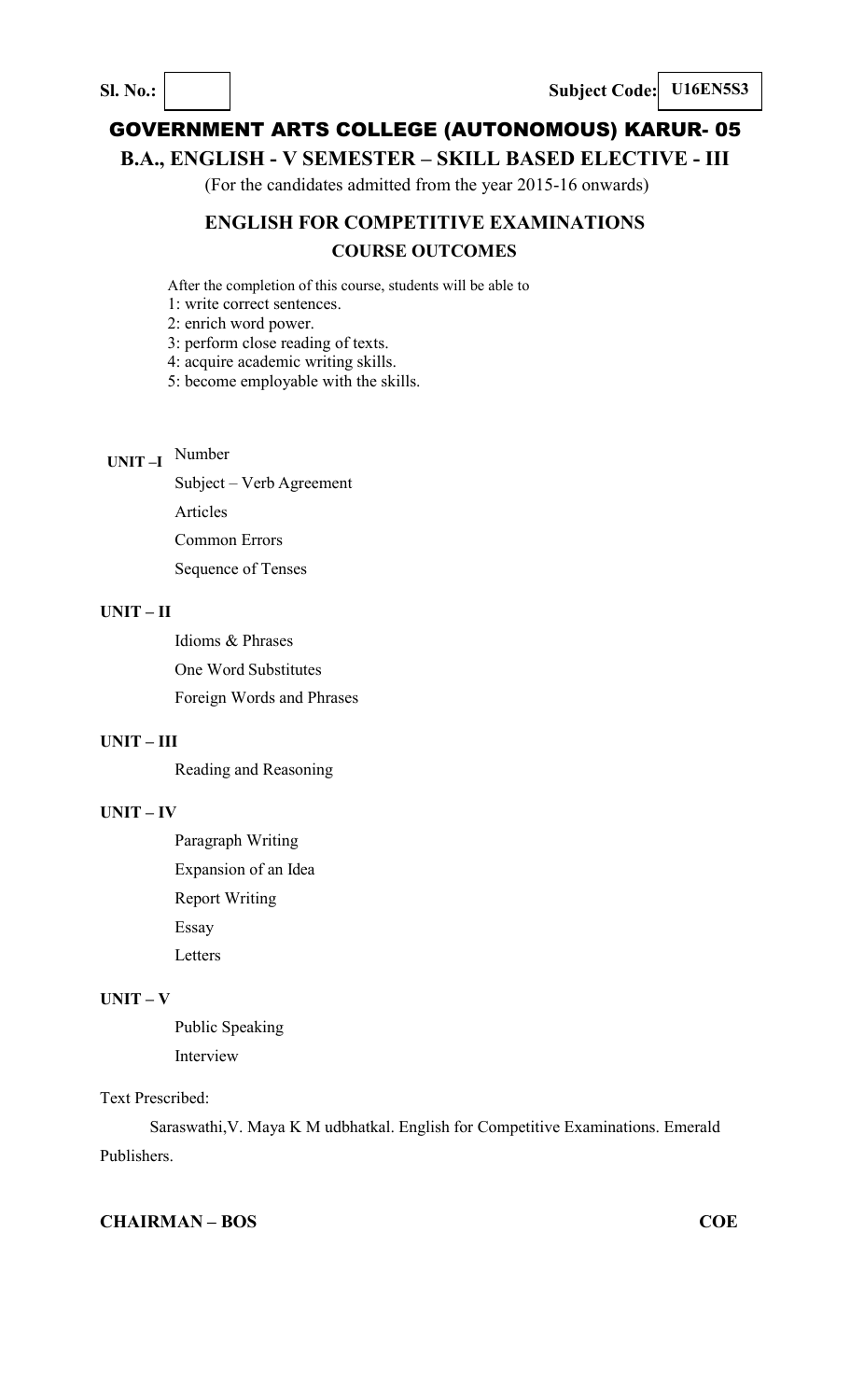# GOVERNMENT ARTS COLLEGE (AUTONOMOUS) KARUR- 05 **B.A., ENGLISH - VI SEMESTER – CORE COURSE - XI**

# **AMERICAN LITERATURE COURSE OUTCOMES**

Students will be able to

- 1. To highlight the importance of the intellectual independence of America, have a comprehensive view of transcendentalism.
- 2. To Evaluate verse forms and techniques such as Elegy, Ballad and symbolism.
- 3. To examine different trends in American poetry from the19th century to the middle of the 20th century.
- 4. To become familiar with the social and historical background

| $UNIT-I$                |                                                 |  |
|-------------------------|-------------------------------------------------|--|
| Emerson                 | - The American Scholar                          |  |
| Thorean                 | - Prayer, Epitaph on the world                  |  |
| $UNIT - II$             |                                                 |  |
| Poe                     | - Annabel Lee                                   |  |
| Whitman                 | - Out of the Cradle Endlessly rocking           |  |
| $UNIT - III$            |                                                 |  |
| Sylvia Plath            | - Tulips                                        |  |
| <b>Emily Dickenson</b>  | - A Day Help Help another day, Because I could. |  |
|                         | not stop for death                              |  |
| <b>Wallace Stevesns</b> | - Emperor of Ice Cream                          |  |
| $UNIT - IV$             |                                                 |  |
| Miller                  | - Broken Class                                  |  |
| Tennesee Williams       | - Cat on a Hot Tin Roof                         |  |
|                         |                                                 |  |

#### **UNIT – V**

| Hemming Way | - For Whom the Bell Tolls, To Have and Have Not |
|-------------|-------------------------------------------------|
| Mark Twain  | - Huckle Berry Fin                              |

#### **Ref:**

Oliver,S.Egbert.An Anthology-American Literature 1890 – 1965.New Delhi:Euraisa Pu blushing House.2011.Print.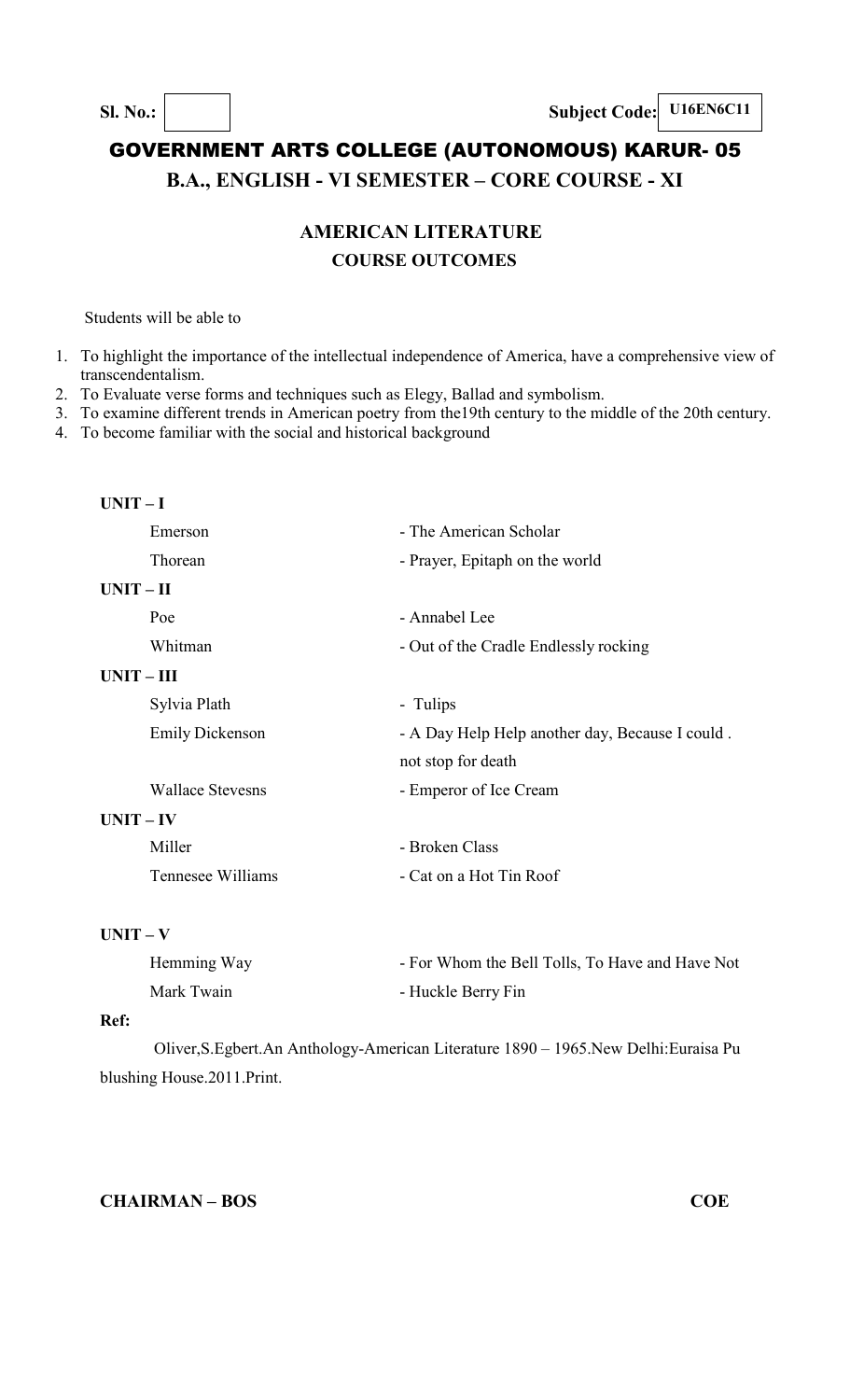## **B.A., ENGLISH - VI SEMESTER – CORE COURSE - XII**

(For the candidates admitted from the year 2015-16 onwards)

# **COMMON WEALTH LITERATURE COURSE OUTCOMES**

- 1. Cognize through reading representative texts from varied commonwealth literatures, the respective customs, habits, culture, language, socio-economic and political background of different countries.
- 2. The students visualize the Pre-Colonial and Post-Colonial life style and context of Commonwealth countries.
- 3. Illuminate the creativity and cultural identity of African and Australian literatures in the minds of students.

#### **UNIT – I**

|                                                              | Judith Wright         | - Women to Child              |  |  |
|--------------------------------------------------------------|-----------------------|-------------------------------|--|--|
|                                                              | Rita Dove             | - Sunday Greens               |  |  |
|                                                              | A.D. Hope             | - The Gateway                 |  |  |
|                                                              | Yasmine Gunaratne     | - There was a Country         |  |  |
| $UNIT-II$                                                    |                       |                               |  |  |
|                                                              | Diop                  | - Africa                      |  |  |
|                                                              | Morris                | - Judas                       |  |  |
|                                                              | Desousa               | - If you want to know me      |  |  |
| $UNIT-III$                                                   |                       |                               |  |  |
|                                                              | Chinua Achebe         | - My Home Under Imperial Fire |  |  |
|                                                              | Homi Babha            | -Nation and Narration         |  |  |
| UNIT-IV                                                      |                       |                               |  |  |
|                                                              | <b>Sharon Pollock</b> | - Blood Relations             |  |  |
|                                                              | Soyinka               | - The Swamp Dwellers          |  |  |
| $UNIT - V$                                                   |                       |                               |  |  |
|                                                              | Martel                | - Life of Pi                  |  |  |
|                                                              | Babsi Sidwa           | - The Crow Eaters             |  |  |
| Ref: Narasimhaiah, C.D. An Anthology of Commonwealth poetry. |                       |                               |  |  |
| $\Gamma$ is a primer and the set of $\Gamma$                 |                       |                               |  |  |

Friebert , Stuart . David young.The Longman Anthology of Contemporary American Poetry (second edition)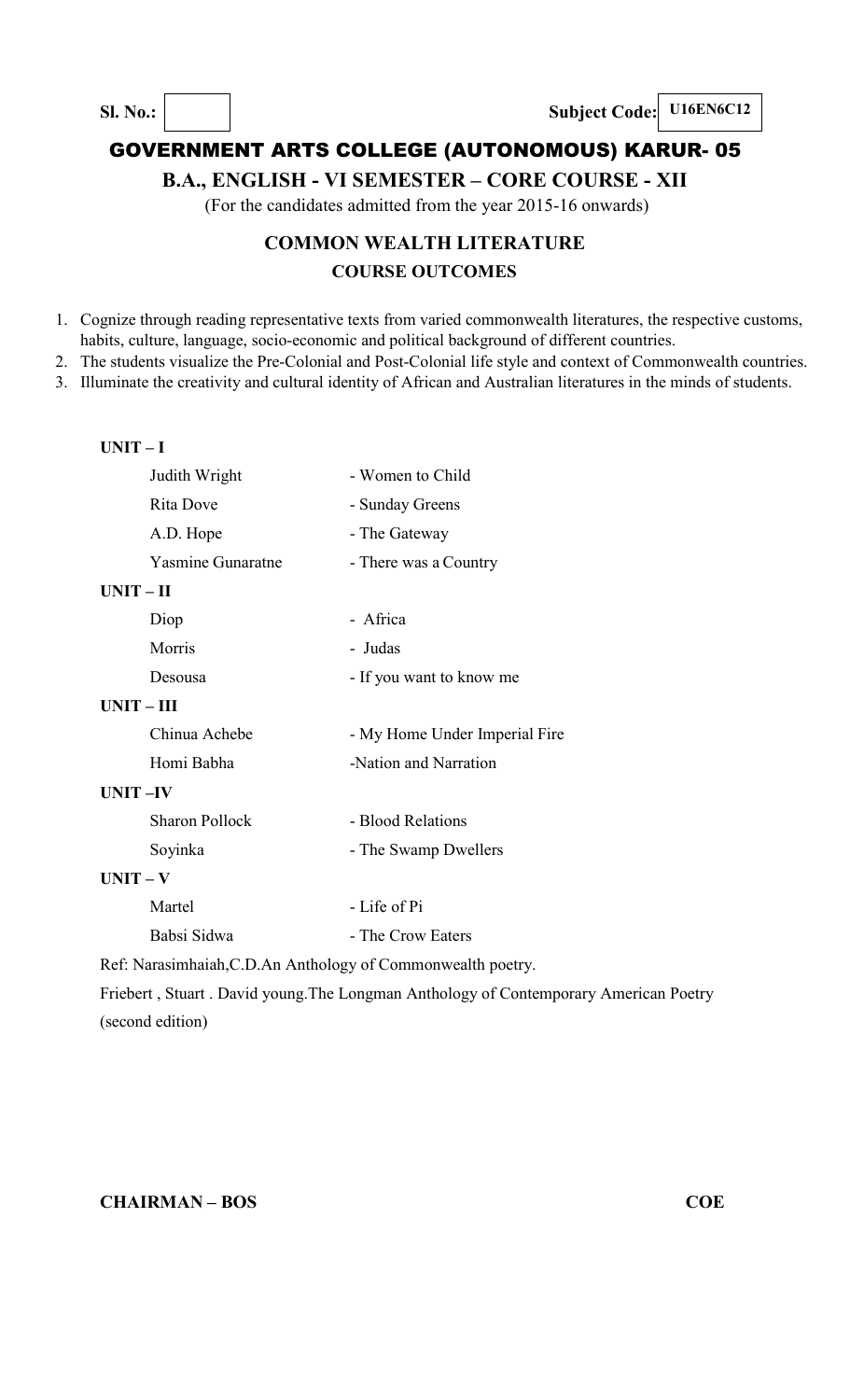**B.A., ENGLISH - VI SEMESTER – CORE COURSE - XIII** 

(For the candidates admitted from the year 2015-16 onwards)

# **BRITISH DRAMA COURSE OUTCOMES**

1. To induct the students types of verses and social plays through T.S. Eliot and G.B. Shaw.

2. To make the student to become aware of the Victorian morality through Oscar Wilde.

3. To conceptualize the students various philosophical and ethical movements through playwrights like Beckett.

## **Core Course - XIII**

| $UNIT-I$              |                                   |
|-----------------------|-----------------------------------|
| Sheridan              | - The Importance of Being Earnest |
| $UNIT - II$           |                                   |
| <b>Benard Shaw</b>    | - The Apple Cart                  |
| $UNIT - III$          |                                   |
| John Galsworthy       | - The Forsyte Saga                |
| $UNIT - IV$           |                                   |
| T.S. Eliot            | - Murder In the Cathedral         |
| $UNIT - V$            |                                   |
| <b>Samuel Beckett</b> | - Waiting For Godot               |
|                       |                                   |
|                       |                                   |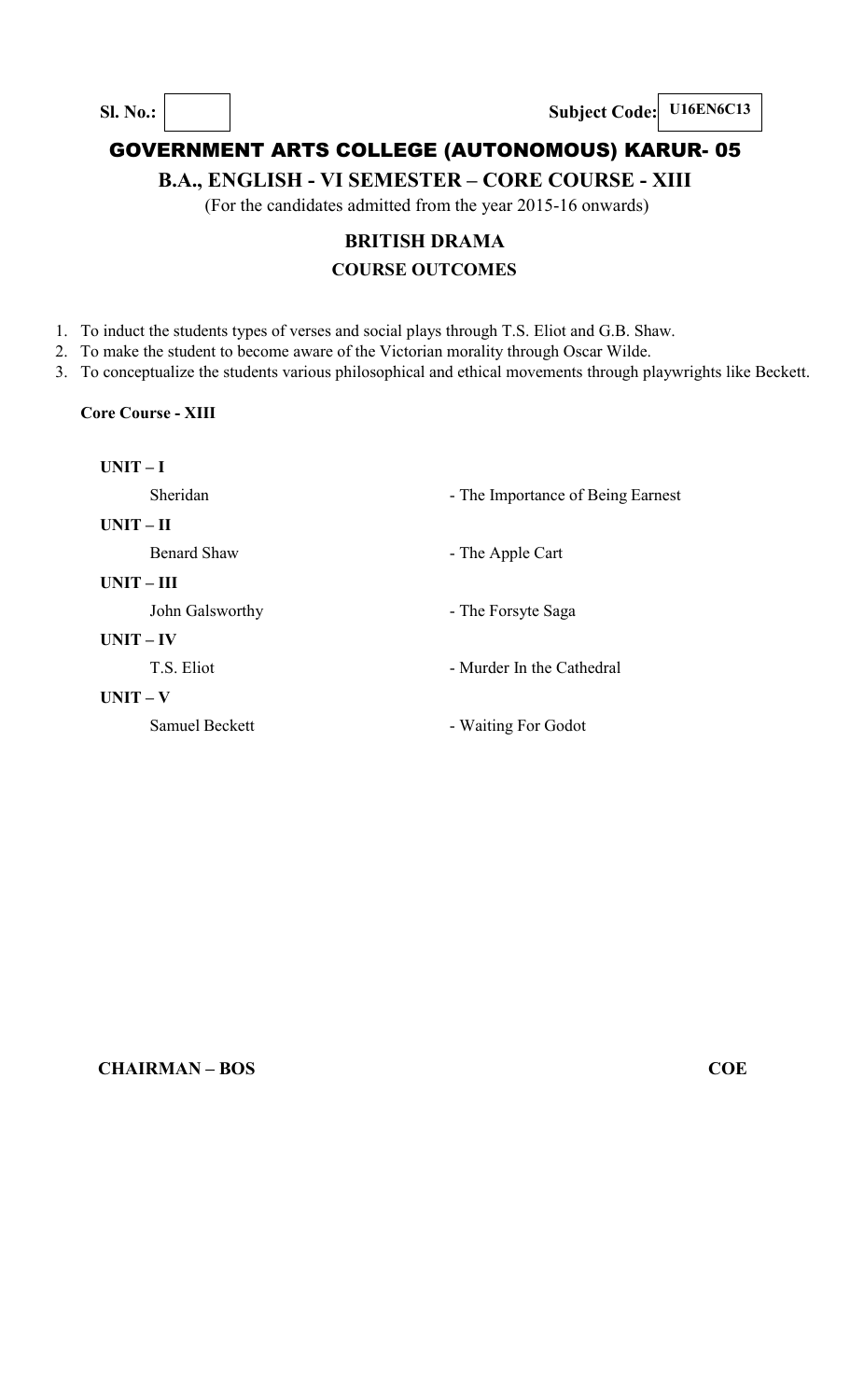**B.A., ENGLISH - VI SEMESTER – ELECTIVE COURSE - II** 

(For the candidates admitted from the year 2015-16 onwards)

# **ENGLISH LANGUAGE TEACHING COURSE OUTCOMES**

- 1. To attain and enhance competence in the four modes of literary skills: LSRW.
- 2. To identify students their own problematic areas in learning-teaching process.
- 3. To comprehend new methodologies, techniques and strategies in English learning and teaching.

#### **UNIT – I**

Issues Involved in the Teaching of English – Explanation of Curriculum, Syllabus,

Course, Methods, Approaches, Techniques, Teaching English as a Second Language

### **UNIT – II**

Teaching of Listening, Speaking, Reading and Writing Skills

#### **UNIT – III**

Teaching of Grammar, Vocabulary, Teaching of Poetry, Prose

#### **UNIT – IV**

Testing – Characteristics – Types of Questions

## **UNIT – V**

Uses of Audio – Visual Aids in the Teaching of Language (T.V. and Internet)

## **Books for Reference:**

1. Hughes,Rebecca, Teaching and Researching speaking. New Delhi Pearson 2011 Print.

2. Aslam, Mohammad, Teaching of English. New Delhi. Foundation Books. 2003 Print.